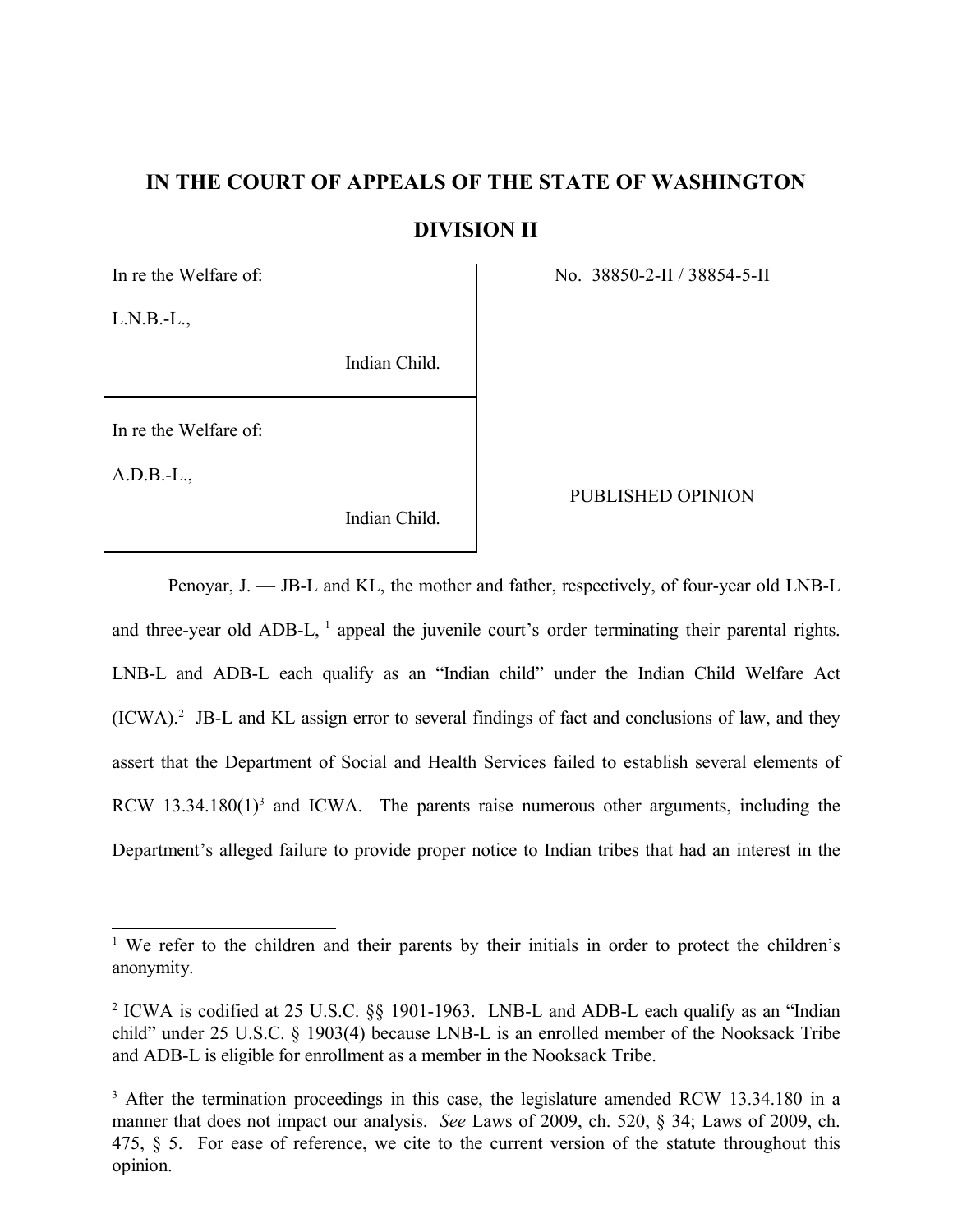proceedings. We affirm the termination orders, but we hold that the Department should have notified three additional tribes under state law. Therefore, we remand for proper notice. If the notified tribes decline to intervene, the termination orders will stand. If any of the tribes chooses to intervene, the juvenile court shall hold further proceedings consistent with this opinion.

#### FACTS

In December 2005, Child Protective Services (CPS) received referrals raising concerns about then-newborn LNB-L's feeding and weight gain,<sup>4</sup> and JB-L's ability to care for him alone. On December 29, a social worker visited JB-L's residence. At the time, KL was in jail for a probation violation. The social worker observed a heater on "full blast" near flammable items, an inoperative smoke detector, a kitchen counter and sink full of dirty dishes, garbage on the floor, and caked-on food matting the carpet. Ex. 1 at 3; Ex. 8 at 3. The home had a strong odor, and LNB-L's hair contained flea eggs. CPS placed LNB-L in protective custody.

I. Dependency

On June 30, 2006, the juvenile court found LNB-L dependent because he lacked a "parent, guardian or custodian capable of adequately caring" for him. Former RCW  $13.34.030(5)(c)$  (Laws of 2003, ch. 227, § 2). The court's dispositional order required JB-L to complete a parenting evaluation; attend parenting classes; receive medical care for her health problems, including cirrhosis; receive counseling to address psychological issues, including the impact of domestic violence; secure and maintain stable housing free of drug or alcohol use and domestic violence; and work with a public health nurse to learn to care for LNB-L. The court's dispositional order required KL to comply with most of these same requirements and to complete

<sup>&</sup>lt;sup>4</sup> LNB-L had lost about ten percent of his birth weight. After placement in foster care, LNB-L began gaining weight.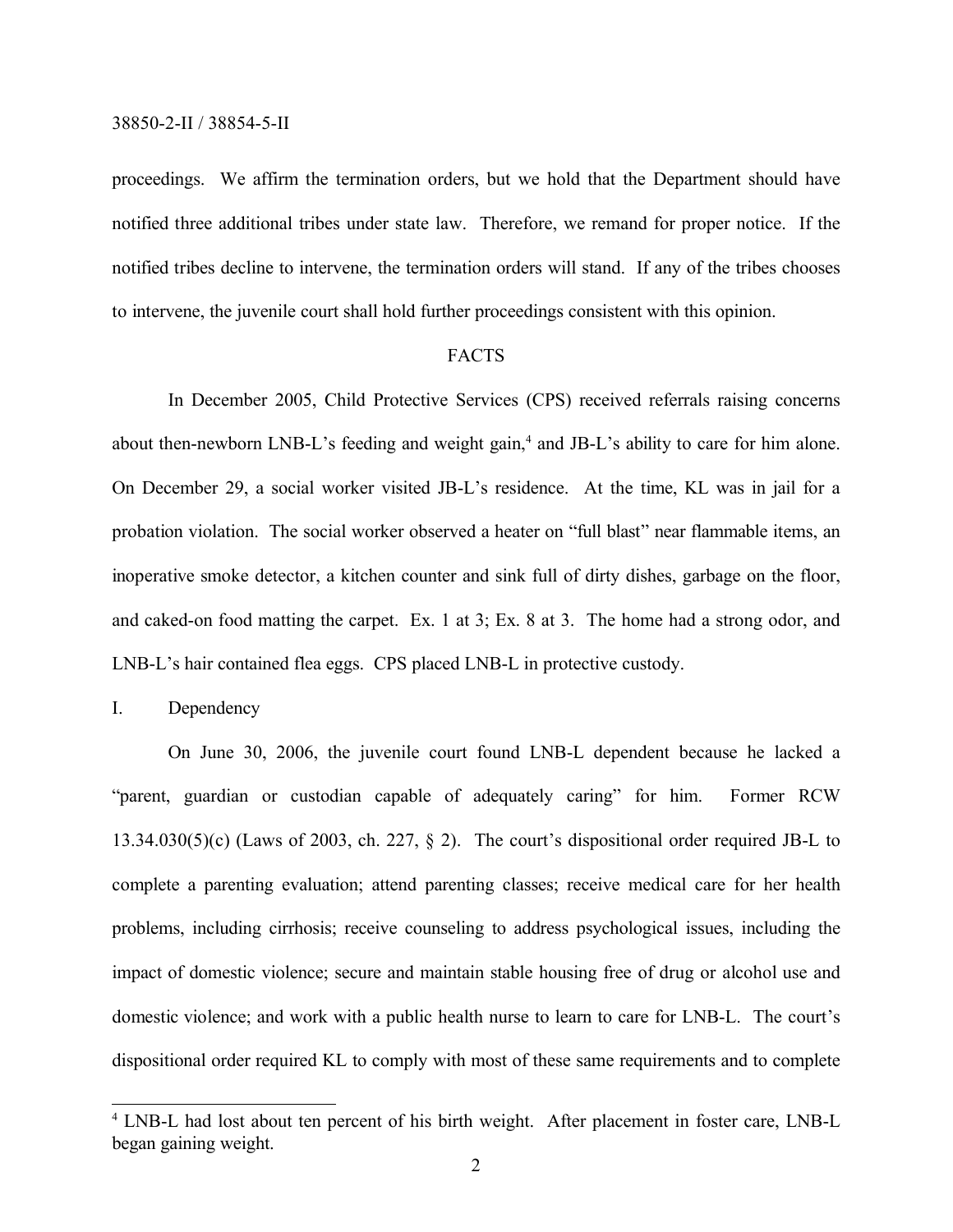psychiatric and drug and alcohol evaluations;<sup>5</sup> receive medical care for neurological issues; receive counseling to address psychological issues and learn coping skills; and complete a one-year domestic violence perpetrator treatment program.

During LNB-L's dependency, JB-L was pregnant with ADB-L. She participated in a highrisk pregnancy program at the University of Washington.<sup>6</sup> JB-L attended classes with KL, but the university eventually ejected KL from the program due to his volatile behavior. As a result, JB-L cancelled her appointment to induce labor at the university, despite her high-risk status, in order to find a location where KL could attend the birth. JB-L gave birth to ADB-L in a Silverdale hospital.

Shortly after ADB-L's birth on January 5, 2007, the Department filed a dependency petition because of its continuing concerns about JB-L's and KL's ability to parent. After a hearing in July 2007, the juvenile court found ADB-L dependent. The juvenile court issued an additional dispositional order with regard to ADB-L that required JB-L to obtain medical coverage for herself; work to develop independent living skills, including learning about financial decisions; and complete a class entitled "Parenting Children who have witnessed Domestic Violence." Ex. 16 at 4. The court ordered KL to provide random urinalysis (UA) samples; demonstrate the skills he had learned in parenting classes during visitation; and receive medical care for a diagnosed mood disorder.

<sup>&</sup>lt;sup>5</sup> The Department had received reports that KL used excessive amounts of alcohol in addition to marijuana, methamphetamine, and cocaine.

<sup>&</sup>lt;sup>6</sup> JB-L participated in the same program while pregnant with LNB-L, but the University removed her from the program because she missed too many appointments.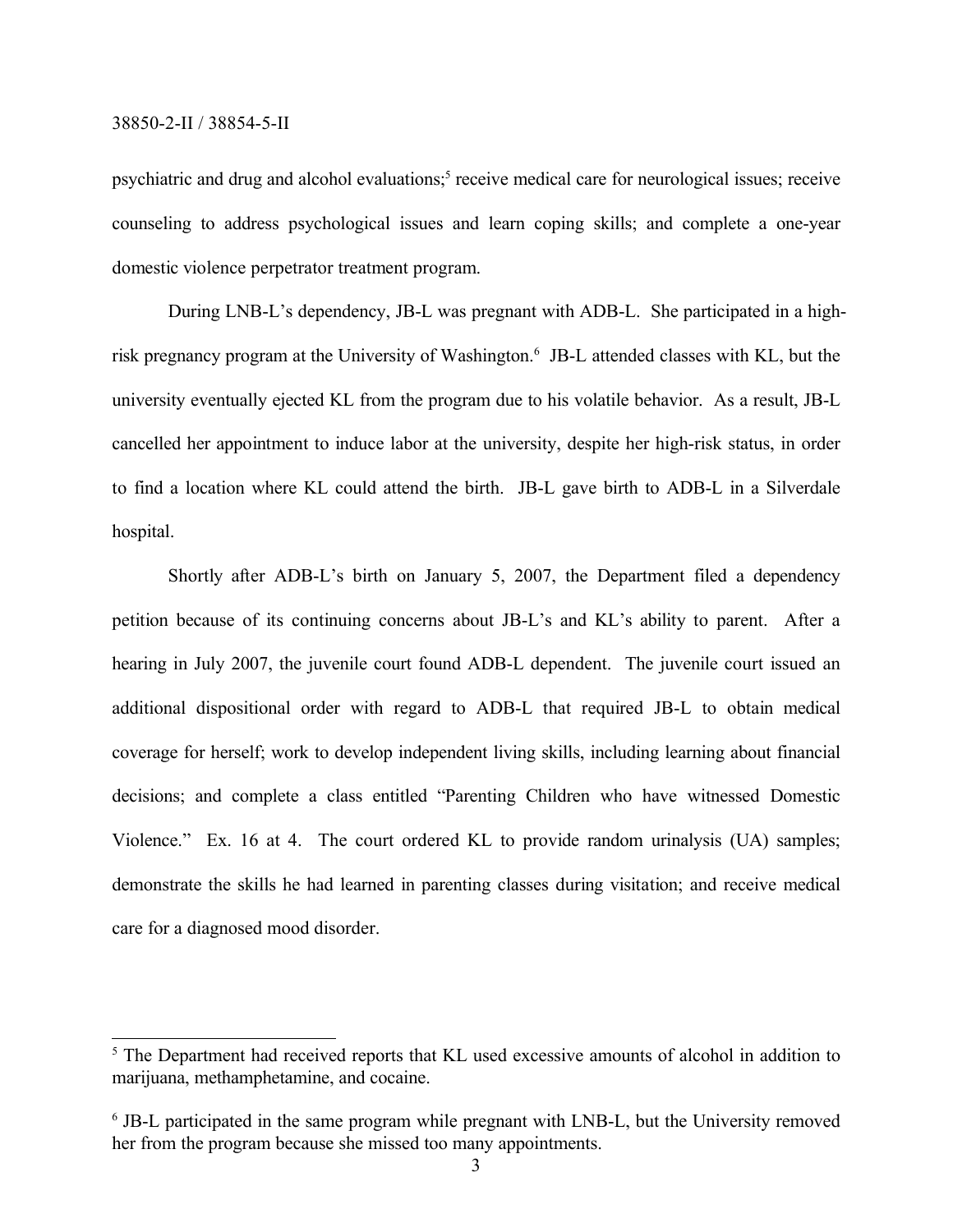# A. Tribal Membership and Affiliation

JB-L is an enrolled member of the Nooksack Tribe, a federally recognized tribe, and the Squamish Nation,<sup>7</sup> a Canadian tribe that is not federally recognized. See Indian Entities Recognized and Eligible To Receive Services From the United States Bureau of Indian Affairs, 74 Fed. Reg. 40218, 40219-22 (Aug. 11, 2009). KL describes his heritage as "Cherokee and Black Foot out of the Algonquin Nation," but he is not a member of those tribes. Report of Proceedings (RP) at 538. The dependency petitions note that JB-L is a member of the Squamish Nation, and that KL "has Cherokee and Black Foot ancestry, but is not enrolled." Ex. 1 at 2; Ex. 8 at 2. The Cherokee Nation is a federally recognized tribe. 74 Fed. Reg. 40218, 40219 (Aug. 11, 2009). There is insufficient evidence in the record to determine whether KL's "Black Foot ancestry" refers to the federally-recognized Blackfeet Tribe of the Blackfeet Indian Reservation of Montana.<sup>8</sup> Ex. 1 at 2; Ex. 8 at 2; *see* 74 Fed. Reg. 40218, 40219 (Aug. 11, 2009).

As we noted above, LNB-L is an enrolled Nooksack member and ADB-L is eligible for enrollment in the Nooksack Tribe. The record is unclear as to whether LNB-L and ADB-L are members or are eligible for membership in the Squamish, Cherokee, or Black Foot Tribes.

<sup>&</sup>lt;sup>7</sup> At oral argument, and again in her amended supplemental brief, JB-L asserted that the Squamish Nation and the Suquamish Indian Tribe of the Port Madison Reservation, a federally recognized tribe, are related or affiliated in some way. *See* 74 Fed. Reg. 40218, 40221 (Aug. 11, 2009). Despite the similarity in spelling, nothing in the record supports JB-L's contention that the tribes are related or affiliated. In any event, we need not resolve this issue because, as discussed in detail below, we hold that state law required the Department to notify the Squamish of the termination proceedings.

<sup>&</sup>lt;sup>8</sup> Because the record is unclear on this point, we refer to the tribe as the "Black Foot" tribe throughout in keeping with KL's description.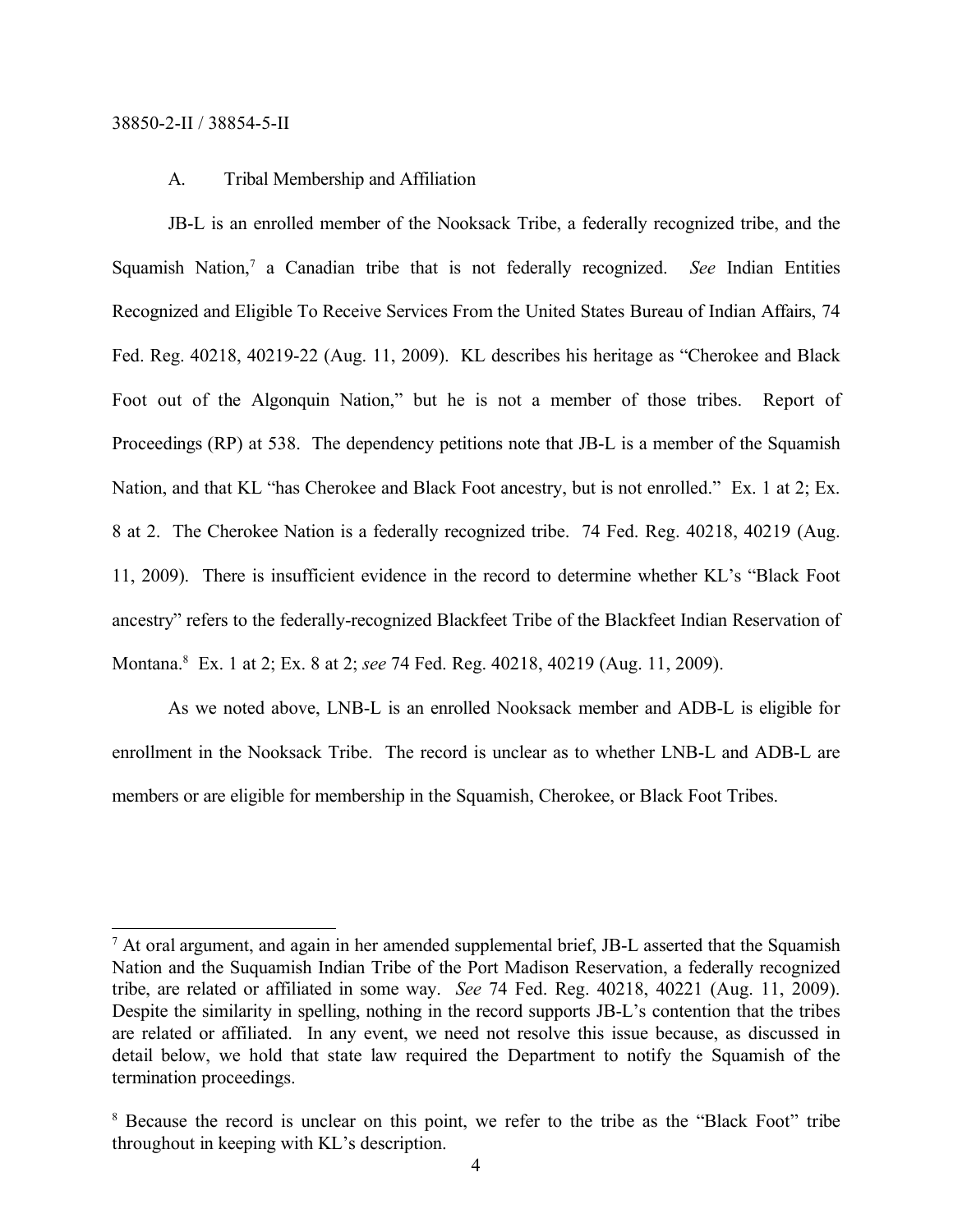# B. Nooksack Tribe's Involvement

The Department notified the Nooksack Tribe about the family, and the Nooksack Tribe became involved in 2006.<sup>9</sup> Elizabeth Paez served as the Nooksack's Indian Child Welfare (ICW) case manager for LNB-L and ADB-L. At the termination hearing, Paez testified that the Squamish Nation declined to intervene in the dependencies.

During the dependency, Paez participated telephonically in approximately ten meetings with the Department and one or both parents. Paez did not meet JB-L and KL until August 2007 when she and other tribal employees traveled to Port Orchard to help the parents "get into services . . . so that they could regain their children back." RP at 597. That meeting lasted four hours, and the children were not present. Paez and another tribal employee helped KL to arrange mental health and alcohol services. Nooksack employees also tried to help JB-L obtain insurance so that she could receive her medication at a reduced price, but JB-L lacked the necessary paperwork. At that meeting, KL had an "outburst[ ]" that "left [JB-L] in tears." RP at 576.

In October 2007, Paez tried to meet with KL and JB-L for a second time at the site where KL and JB-L visited the children. KL notified Paez that he did not want to speak with her because Paez had arrived late to the meeting. Paez then spent about an hour with the children at the foster home. She noted that the foster home was appropriate and that the children seemed happy.<sup>10</sup> After the failed meeting, JB-L called Paez several times to notify her that she was faxing documents regarding KL's medications. Aside from those phone calls, Paez had no further

<sup>&</sup>lt;sup>9</sup> The Nooksack Tribe formally intervened in the dependency of ADB-L on February 22, 2007, and the tribe's counsel appeared telephonically at ADB-L's dependency hearings.

<sup>&</sup>lt;sup>10</sup> At the time of trial, LNB-L and ADB-L were placed together with Native American foster parents.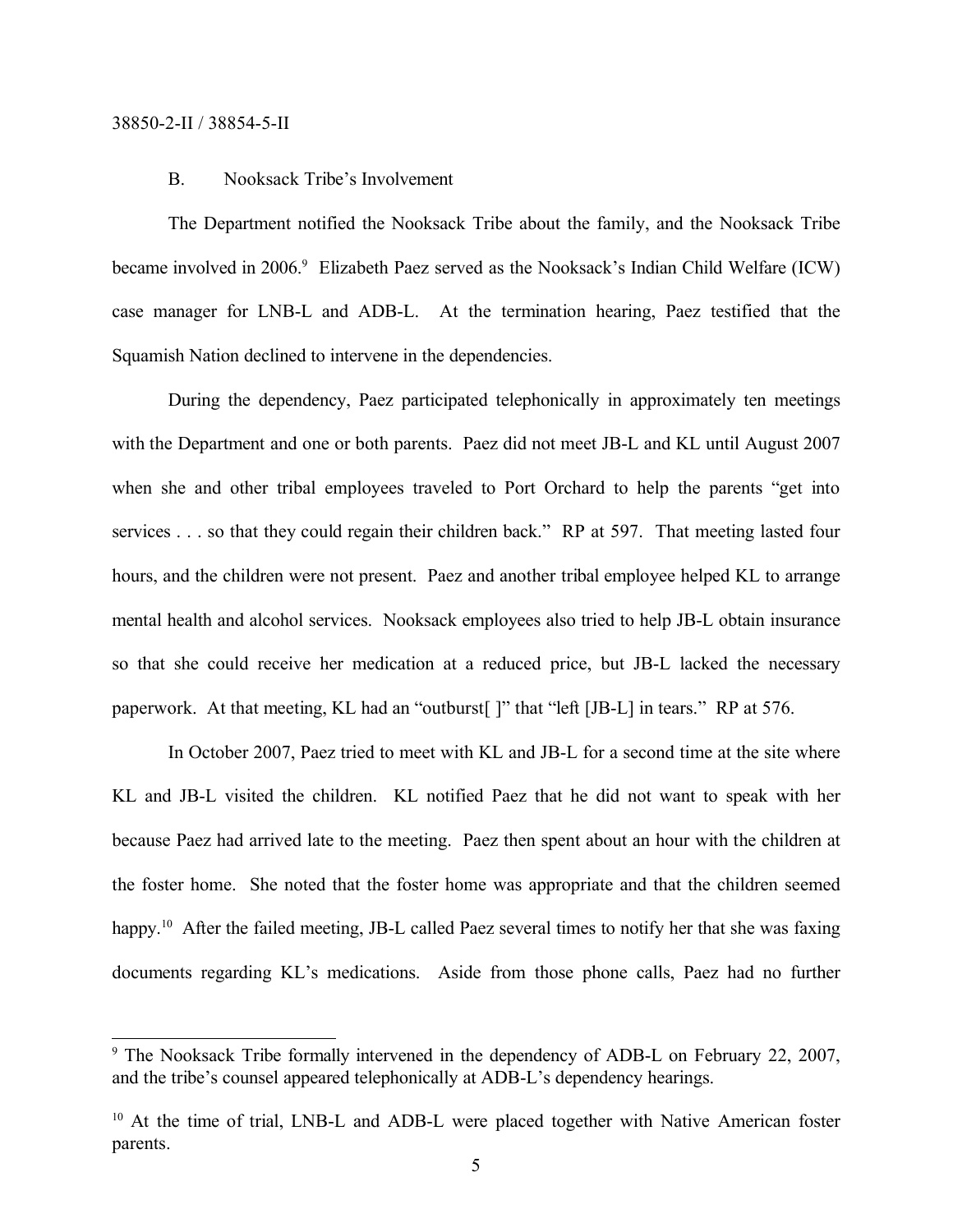# contact with KL or JB-L.

C. Housing

In 2006, the Department assisted JB-L and KL to obtain housing at Quail Hollow Apartments, and it helped pay the first month's rent. In August 2006, the Department's ICW social worker, Hunter Morrigan, visited the residence. Morrigan observed no safety concerns, noting that the home was clean, contained food and adequate furniture, and smelled pleasant. Morrigan never entered the home again; she believed that KL and JB-L knew how to keep their home clean.

While at Quail Hollow, KL and JB-L received several three-day notices for nonpayment, and their neighbors complained about noise. On some occasions, when Quail Hollow's assistant manager sent KL and JB-L notices for rent delinquency or noise violations, KL appeared in the assistant manager's office and yelled at her. Sometimes KL appeared intoxicated. The assistant manager felt threatened by KL's behavior, and she was concerned for JB-L's safety because JB-L sometimes cried in the assistant manager's office. In July 2008, Quail Hollow declined to renew KL and JB-L's lease because other residents threatened to move out if KL and JB-L remained. Afterwards, KL and JB-L stayed with relatives and friends. At trial, JB-L stated that she was homeless and had applied for low-income housing.

D. Substance Abuse

In 2006, KL refused to complete a drug and alcohol assessment after two referrals by the Department. Beginning in 2007, KL changed course and completed substance abuse evaluations at three different agencies. The first two agencies recommended inpatient treatment and intensive outpatient treatment, respectively, neither of which KL completed.

6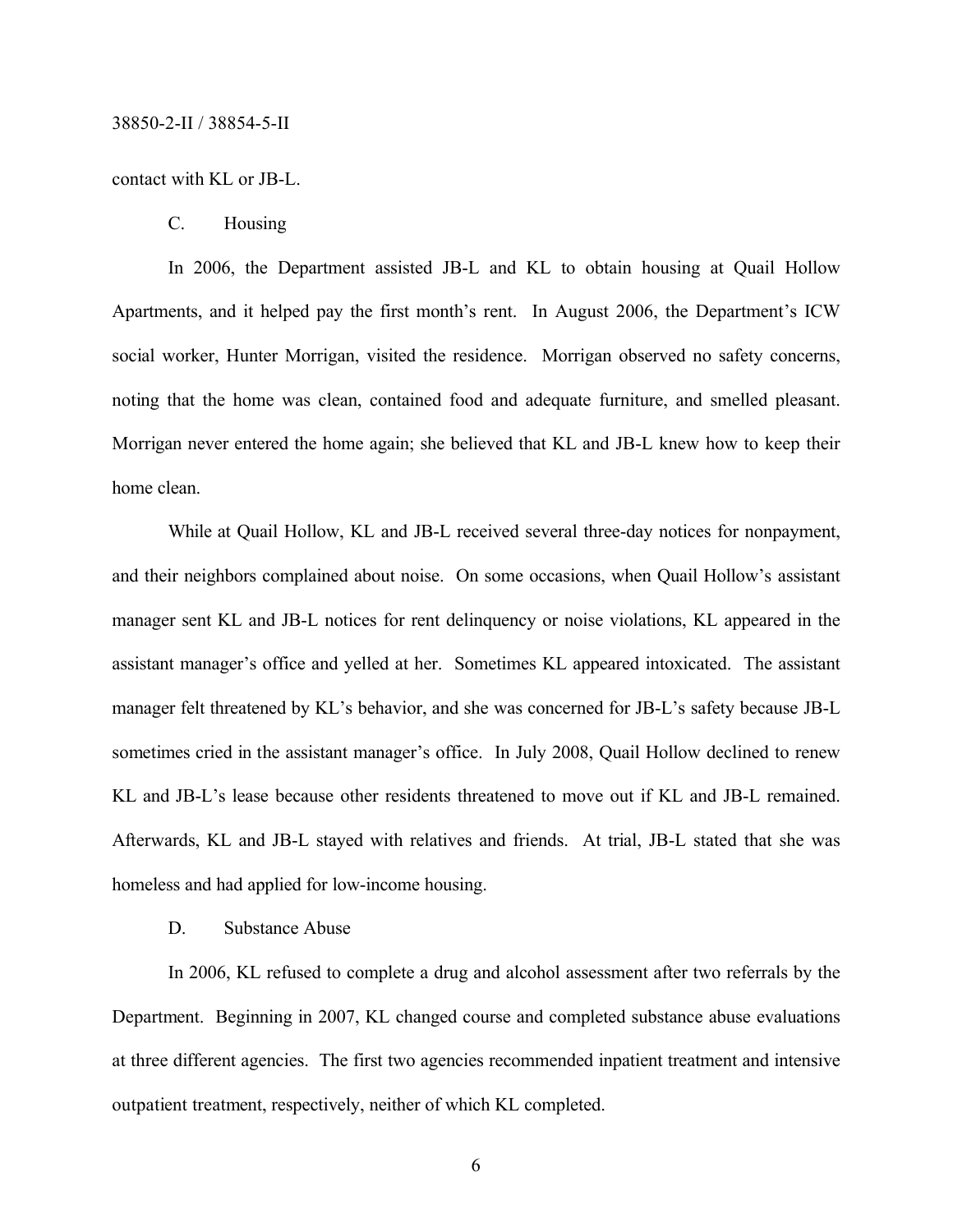In 2006 or 2007,<sup>11</sup> KL obtained a medical marijuana license in order to treat seizures, asthma, and back pain. KL testified that he spends \$100 per month on marijuana, smokes three "bowls" per day, and obtains the marijuana from "the people I got it from on the streets." RP at 200-01. JB-L buys \$20-\$40 of marijuana for KL per month out of her monthly budget of about \$630.

KL's third and most recent substance abuse evaluation in March 2008 found that "due to [KL]'s refusal to abstain from marijuana . . . he would only be served by a harm-reduction program." <sup>12</sup> RP at 713. KL expressed willingness to participate in a harm-reduction program. Morrigan testified:

I did quite a bit of research in an attempt to try to look at what [a harm-reduction program] meant and where those are located. There were none in this area. And the descriptions of the programs did not seem to address the safety issues that a parent would have with regard to appropriately parenting their children while receiving that form of treatment. So that ended there.

RP at 713-14. Bill NeSmith, a former Department social worker who worked for KL during the dependency proceedings, discovered a program in Bellevue that he believed to be a harmreduction model.<sup>13</sup> He provided this information to KL's attorney.

 $11$  The date that KL received his medical marijuana license is unclear. On October 30, 2008, he testified that he started taking medical marijuana "two years ago," but he later testified that he completed a drug and alcohol evaluation at Right Choice Counseling before he received the license. RP at 199. According to Morrigan, KL attended the Right Choice evaluation on August 22, 2007. The record contains a medical authorization, signed by a physician, allowing KL to possess marijuana for medical purposes from August 29, 2008 to August 29, 2009.

<sup>&</sup>lt;sup>12</sup> Clinical psychologist Dr. Michael O'Leary testified that a "harm-reduction program" focuses on reducing the negative effects of an intoxicant through "self-control training, intoxication discrimination training, [and] other means of helping a person either reduce the frequency or the amount used per occasion." RP at 310.

<sup>&</sup>lt;sup>13</sup> When asked if he was familiar with a harm-reduction model, NeSmith replied that he only had a "layman's understanding" and that he was "not a substance abuse expert." RP at 1092.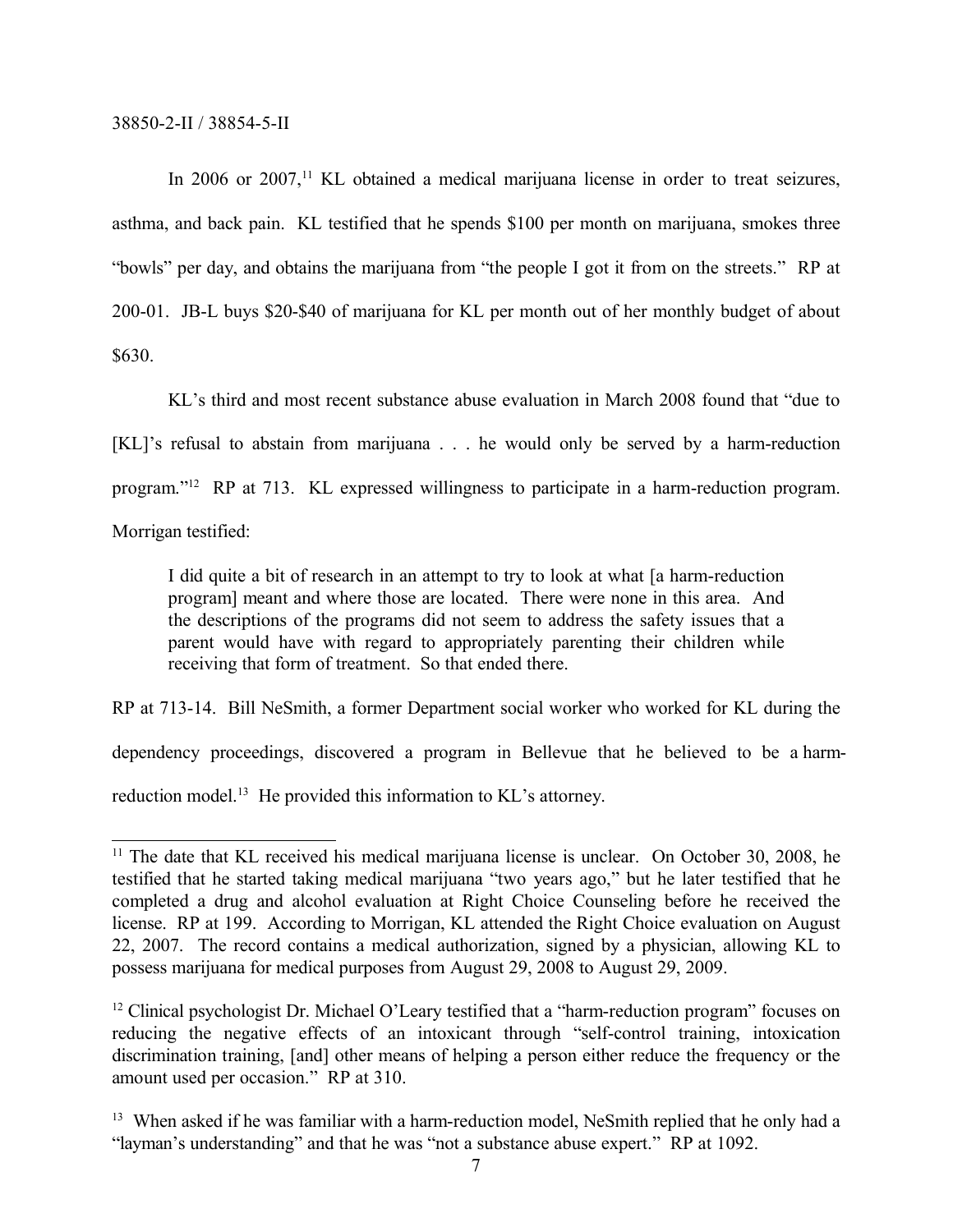Although the juvenile court's second dispositional order required KL to participate in random UAs, he refused because "[m]y children were not taken for drugs or alcohol. There's no use for them." RP at 235. At two of the three substance abuse evaluations, KL provided urine samples, both of which tested positive for marijuana and alcohol.

On two occasions during the dependencies, KL became involved with police due to extreme intoxication; one incident led to KL's arrest for harassment. KL stated that he became more assertive when he drank but that he had recently stopped drinking at the advice of his attorney.

In January 2006, JB-L completed a drug and alcohol evaluation. The evaluator found insufficient evidence to establish alcohol abuse or dependence and did not recommend treatment.

E. Domestic Violence

In 2004, KL entered an *Alford*<sup>14</sup> plea to fourth degree assault, domestic violence against JB-L. JB-L has continuously denied that KL has domestic violence issues. With regard to the 2004 conviction, JB-L explained that KL "grabbed" her because they were late for a bus and he wanted her to run. RP at 131. Morrigan witnessed KL publicly, sometimes in front of the children, yell at and demean JB-L and blame her for the children's removal from their care.

Police also arrested KL several times on domestic violence charges against his mother. In 2001, KL entered an *Alford* plea to a harassment charge involving his mother and the court entered a no contact order. In 2005, KL entered an *Alford* plea to fourth degree assault, domestic violence against his mother, and the court entered a no contact order. KL claimed his mother always called the police on him "for nothing." <sup>15</sup> RP at 207.

<sup>14</sup> *North Carolina v. Alford*, 400 U.S. 25, 91 S. Ct. 160, 27 L. Ed. 2d 162 (1970).

<sup>&</sup>lt;sup>15</sup> KL's criminal history also includes two convictions for possession of illegal drugs. KL denied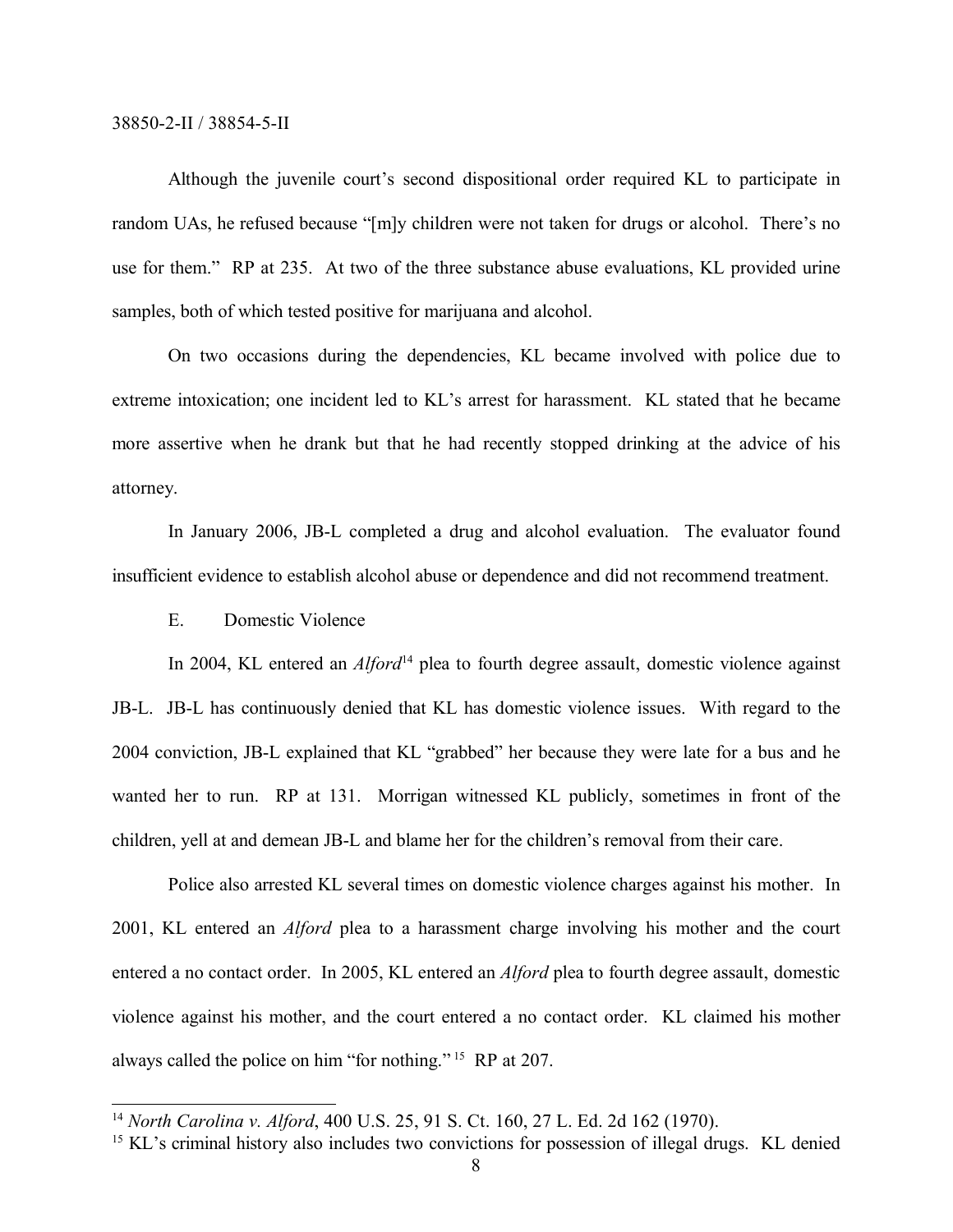In September 2006, KL began a domestic violence treatment program to which the Department had referred him. Julie Elkinton, a licensed mental health counselor and certified domestic violence treatment provider, led the Department-certified program. KL attended the program "fairly regular[ly]" and did well. RP at 918. Elkinton did not perceive KL to have anger issues and did not observe him become angry. KL brought JB-L to two or three individual sessions with Elkinton in order to work on their communication. Elkinton did not observe any behavior to make her believe that KL would endanger the children. Elkinton stated, "I would like to see [KL] have an opportunity to father his children." RP at 948.

# F. Mental Health

On March 29, 2006, before the juvenile court's determination that LNB-L was dependent, clinical psychologist Dr. Lawrence Majovski performed a psychological evaluation and parenting assessment of JB-L. Dr. Majovski's evaluation appears to have served as the basis for some of the court's requirements in the initial dispositional orders. Dr. Majovski concluded that JB-L had average cognitive abilities and that she experienced denial, conformity, tension, insecurity, and inadequacy. Dr. Majovski recommended parenting classes focusing on nurturance, compliance with regard to her medications, and counseling with regard to parenting issues and basic living skills.

possessing drugs in either case.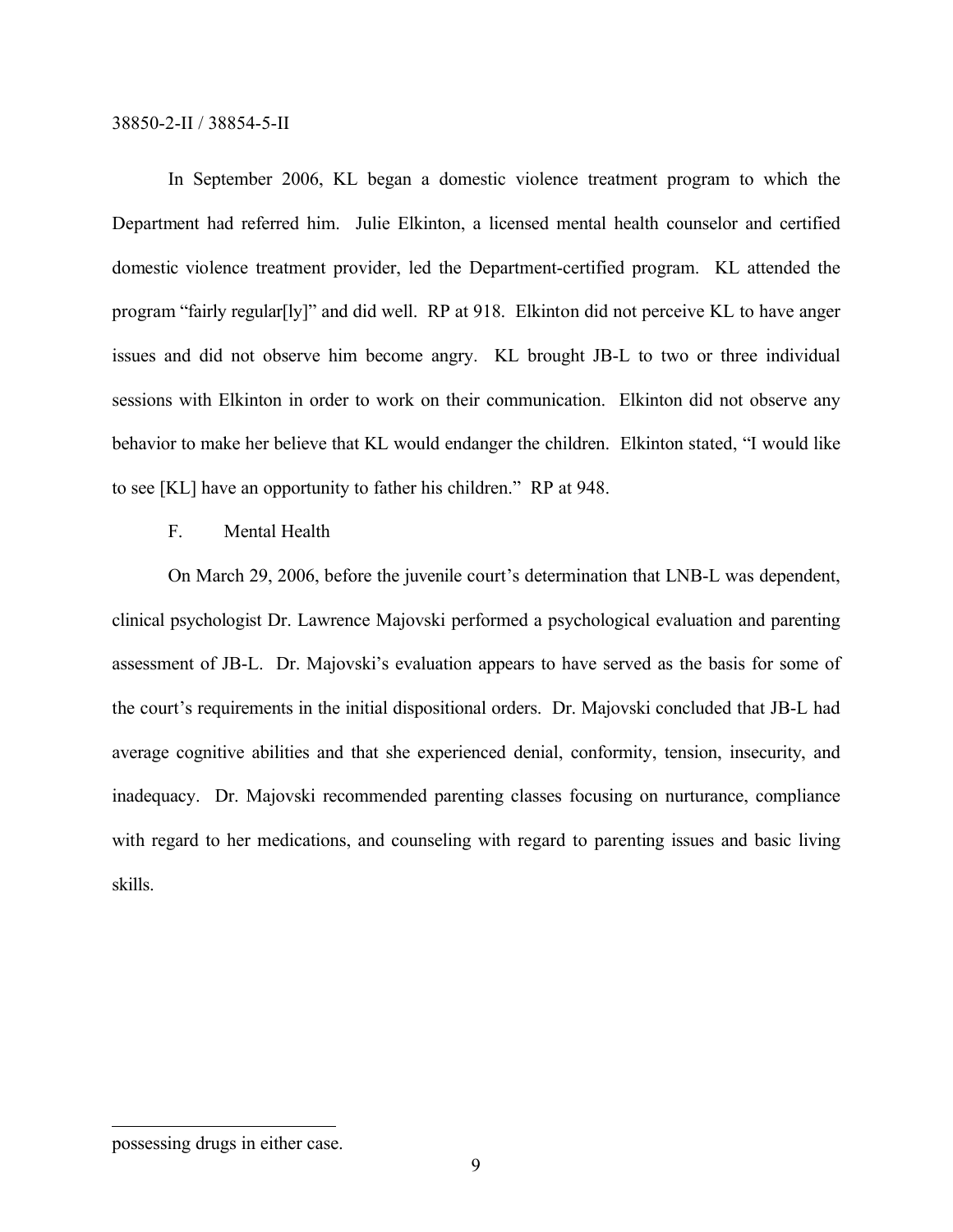Dr. Majovski observed KL and JB-L with LNB-L and noted that KL appeared controlling and verbose whereas JB-L appeared passive, nurturing, and submissive to KL. KL appeared affectionate but authoritarian, attempting to express feelings and thoughts for LNB-L. JB-L presented within the average range on a parenting stress inventory and parent-child relationship inventory. Dr. Majovski noted that JB-L was bonded to LNB-L. He concluded that JB-L was a safer parent for LNB-L and that "there are no serious concerns that she poses a [risk of] harm to her son." Exhibit 48 at 12.

# G. Visitation

For most of the dependencies, KL and JB-L had two supervised visits per week for two hours each with the children. JB-L and KL attended nearly every visit, enduring two-hour bus rides each way to and from visits. The Department provided the parents with monthly bus passes. KL played with the children and appeared affectionate, singing to them and often telling them he loved them. JB-L held and comforted the children in her lap, changed their diapers, brought and prepared food at almost every visit, gave the children toys, and played with them on the floor. The Department provided JB-L with a list of the foods that the children were allergic to, but she sometimes brought foods that the children could not eat. Because neither parent demonstrated improved parenting skills at the visits, despite attending parenting classes, the Department provided them with a public health nurse who could give one-on-one parenting instruction during visits.

During visits, KL tended to be emotionally volatile and angry. He argued with JB-L, made inappropriate comments about people, attempted to engage in activities that were not ageappropriate for the children, and talked to the children about the case. When KL became volatile,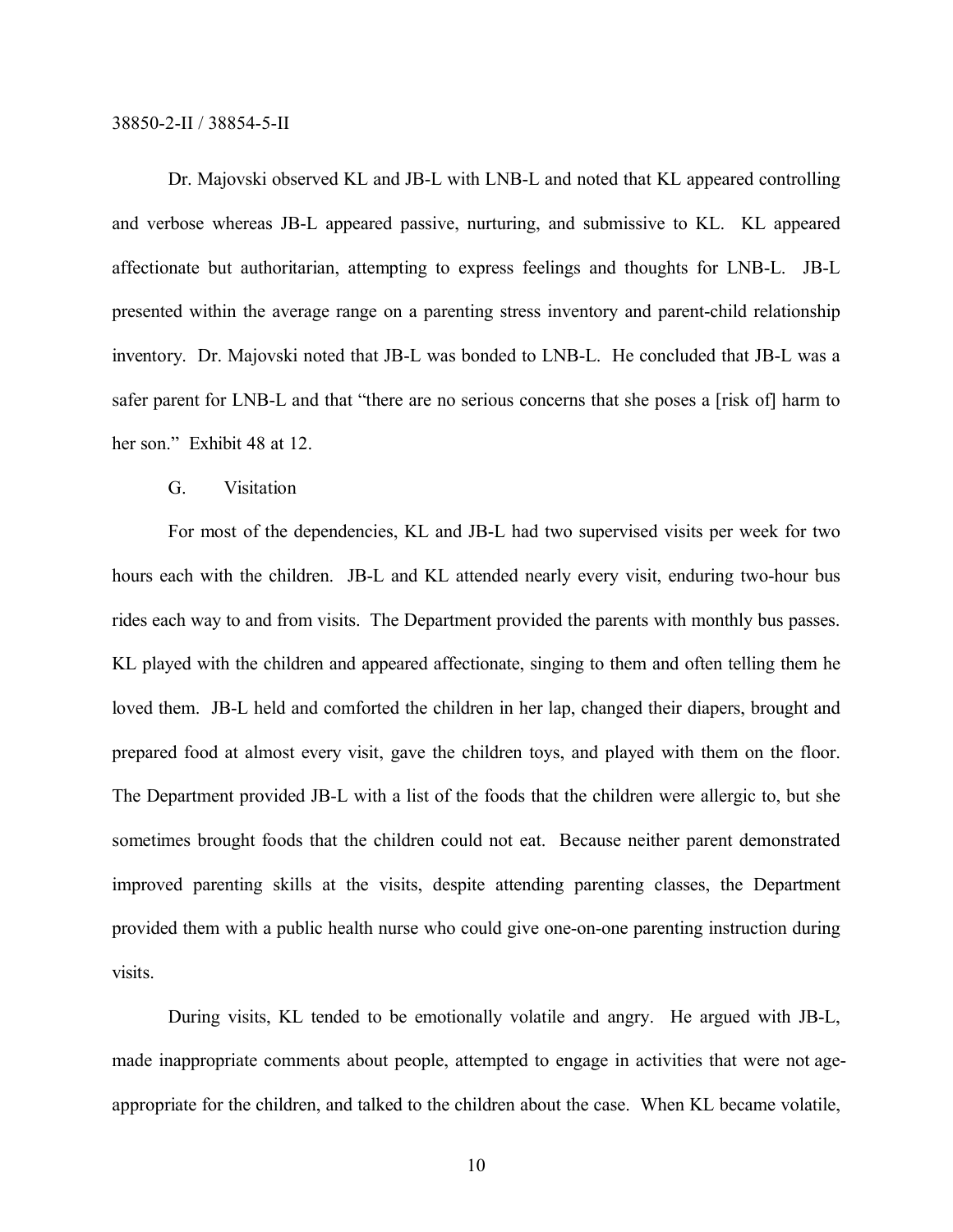JB-L had little or no reaction, while the children would stop what they were doing, become extremely serious, and seek comfort from JB-L or the visit supervisor.

In June 2008, the Department sought to terminate KL's visits because his volatility scared the children. LNB-L had started acting out in his foster home on the days surrounding visits, displaying aggression and escalating behavior.<sup>16</sup> The juvenile court terminated KL's visits, and the Department decreased JB-L's visits to once per week.

II. Termination

On February 6, 2008, the Department petitioned for termination. The Nooksack Tribe

appeared through its counsel on the first day of the proceedings and stated:

I actually am not available to participate throughout the entire trial. I did file a motion with the court requesting this partial participation . . . . What I intend to do, Your Honor, is to participate in this morning's session so that I can familiarize myself with the parties -- well, refamiliarize myself, hear the testimony until court adjourns for this morning, and then be available when Elizabeth Paez, the Nooksack Indian expert, testifies, so that I am available for testimony during that and then to participate in closing as well, Your Honor.

RP at 3. The tribe participated consistent with its counsel's representations, except that it did not participate in closing argument.

Morrigan testified extensively on the Department's behalf. Morrigan had worked as an ICW social worker for about ten years, assisting over 100 Native American families. She is of Lakota Sioux heritage but is not a tribal member. She has no specific training or education in Nooksack child-rearing practices, but she testified that tribes of the Salishan language group, to which the Nooksack Tribe belongs, had provided her with numerous trainings about culturally

<sup>&</sup>lt;sup>16</sup> Guardian Ad Litem (GAL) Jennifer Martin testified that LNB-L's behavior worsened after he changed foster homes but that, three weeks after contact with his prior foster care provider ended, LNB-L's aggression occurred only on days surrounding his visits with KL and JB-L.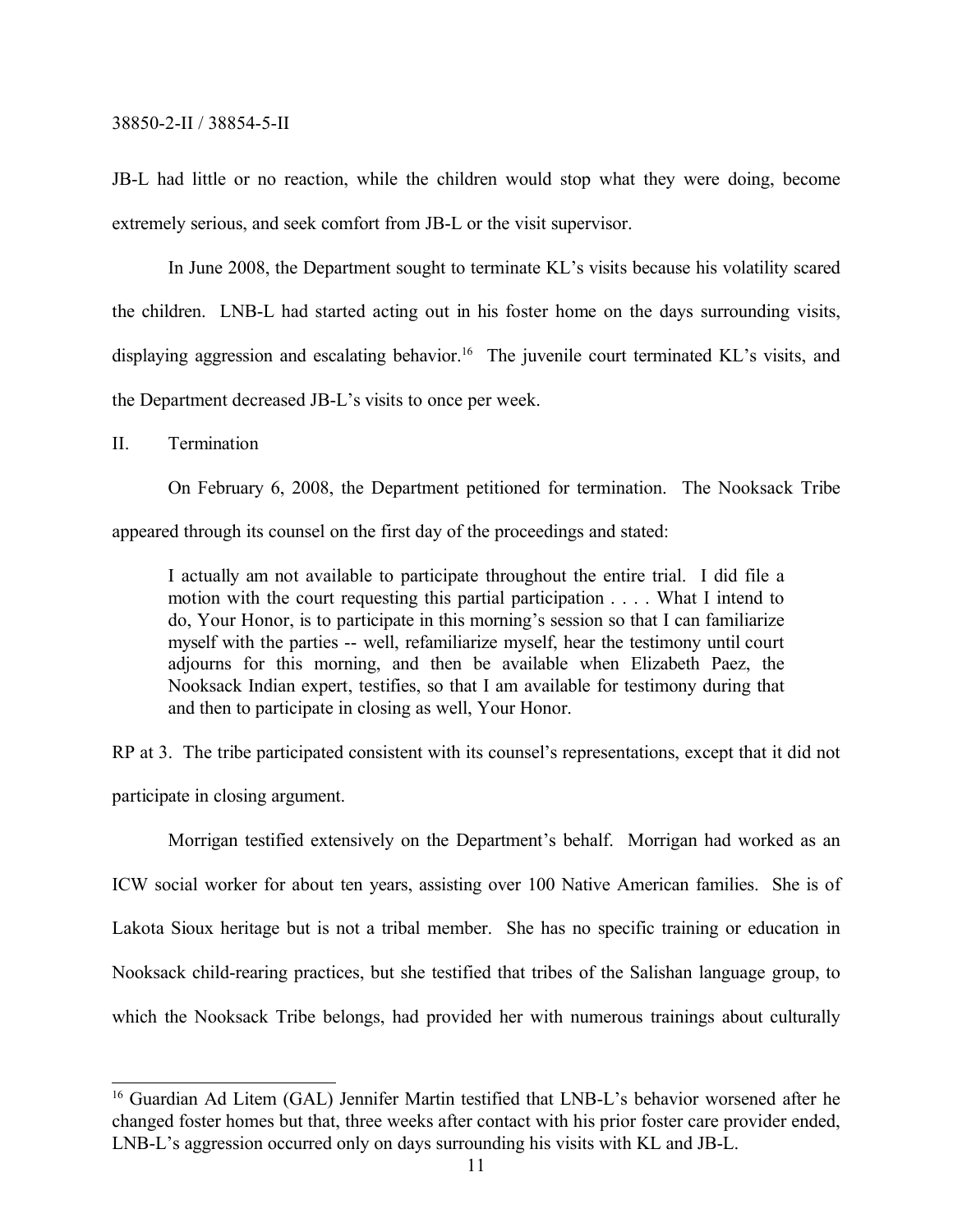appropriate services. Morrigan observed six visits between the children and both parents.

Morrigan testified that KL felt the Department had illegally kidnapped his children and was not receptive to information regarding the court's orders or the Department's view of his parental deficiencies. KL participated in a family preservation assessment, a psychological parenting evaluation with Dr. Majovski, parenting classes, three mental health evaluations, a domestic violence evaluation, and domestic violence treatment. KL did not complete the domestic violence treatment program. KL maintained only sporadic contact with the Department and refused to sign several necessary releases. Morrigan observed that during the dependencies, KL either made no progress in correcting his parenting deficiencies or made further declines in his parenting abilities. According to Morrigan, the Department had offered KL all services reasonably available and capable of correcting his parenting deficiencies in the foreseeable future.

Morrigan testified that JB-L completed most available services that the Department required and took additional parenting classes.<sup>17</sup> JB-L appeared "quite good at negotiating the network of available social services." RP at 764. Over the two years in which JB-L engaged in these services, however, Morrigan observed minimal progress toward remedying her parenting deficiencies. Morrigan opined that no other reasonably available services would be capable of correcting JB-L's parenting deficiencies in the near future.

Morrigan concluded that termination was in the children's best interests. She stated that there was little or no likelihood that KL or JB-L could remedy conditions in the near future so that the children could be returned to them and that continuation of the parent-child relationships would diminish the children's prospects for integration into a stable and permanent home.

<sup>&</sup>lt;sup>17</sup> The Department required JB-L to take a class on protecting children who witness domestic violence, but the provider cancelled the class before JB-L could complete it.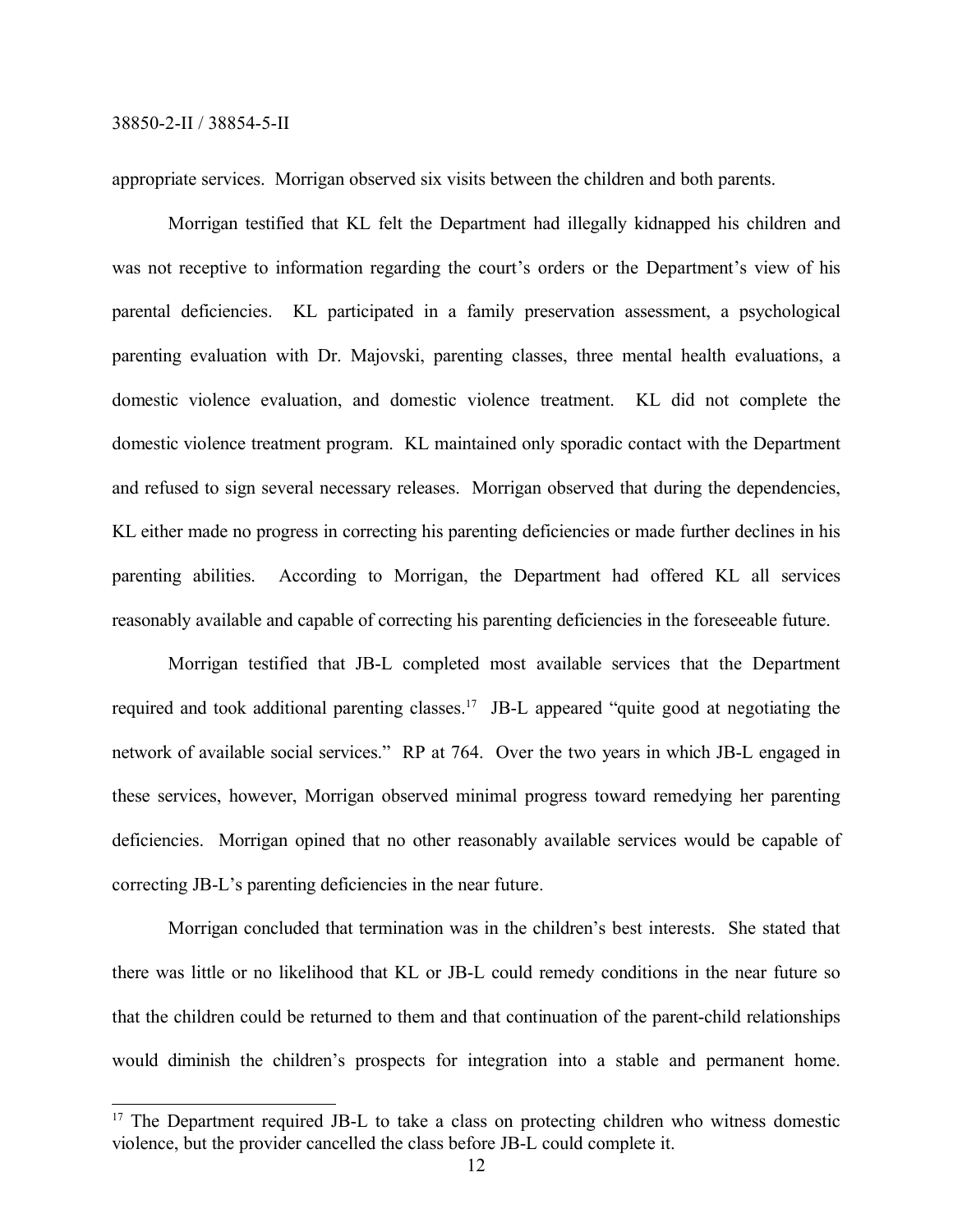Morrigan believed that continued custody of the children by KL or JB-L would likely result in serious emotional or physical damage to the children because JB-L could not protect the children and because of untreated substance abuse, mental health, and domestic violence issues. The possibility of JB-L divorcing KL and parenting without him came up numerous times during the dependencies, but Morrigan testified that JB-L would be unable to parent independently. JB-L was "[un]likely to do well living on her own by herself, much less with children with their needs." RP at 768. JB-L would require assistance and support from other people and a residence where KL could not find her in order to protect herself and the children from KL. The Guardian Ad Litem (GAL) concurred that terminating JB-L and KL's parental rights would be in the children's best interests.

Paez testified that the Nooksack Tribe also supported termination. She identified KL and JB-L's parenting deficiencies as untreated mental health issues in addition to domestic violence and substance abuse in the home. Paez noted that "it would be hard for [JB-L] to protect herself and the children from [KL] and also with his outbursts from his [domestic violence] and his drinking." RP at 575. Paez stated that her opinion on substance abuse relied solely on information the Department provided, and she acknowledged that JB-L never complained of domestic violence. Paez noted that the tribe made active efforts to provide services to KL and JB-L and concluded that if the children remained in the parents' custody, they would likely suffer serious emotional or physical damage because of domestic violence, drinking, and KL's use of medical marijuana in the home.<sup>18</sup>

Before the proceedings, the Nooksack Tribe passed a resolution that designated Paez—a

<sup>&</sup>lt;sup>18</sup> Paez explained that the children have "numerous medical problems," including asthma. RP at 575.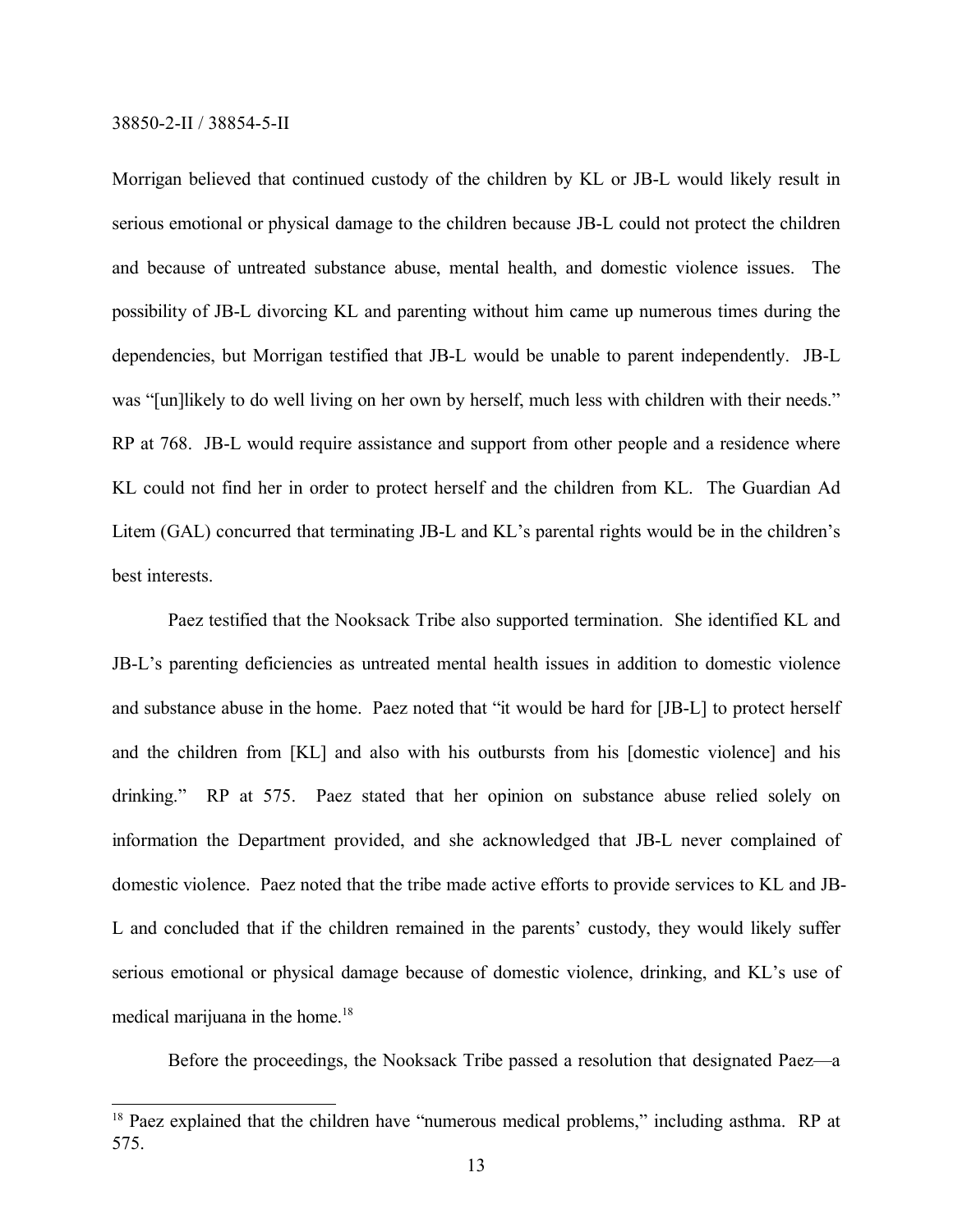member of the tribe and a resident of the Nooksack community for 40 years—as a qualified expert in state court proceedings involving the placement of tribal children.<sup>19</sup> Paez took online training courses on ICWA, and had worked as an ICW case manager for seven years. During cross-examination, JB-L's counsel repeatedly asked Paez to explain Nooksack child-rearing practices:

| [Counsel]: | As a tribal expert, you have particular knowledge regarding family<br>organization; is that correct?                                                                                                                                                                       |
|------------|----------------------------------------------------------------------------------------------------------------------------------------------------------------------------------------------------------------------------------------------------------------------------|
| $[Paez]$ : | Correct.                                                                                                                                                                                                                                                                   |
| [Counsel]: | And could you describe for us what the Nooksack family<br>organization is and how that would apply to this case?                                                                                                                                                           |
| $[Paez]$ : | I'm not quite sure what you are asking for.                                                                                                                                                                                                                                |
| [Counsel]: | Well, the law requires that as a qualified Indian expert that you<br>have specialized knowledge in tribal customs and how they pertain<br>to family organization. I'm asking you what the Nooksack tribal<br>family organization would be and how it applies to this case. |
| $[Paez]$ : | Uhm, are you asking about the unit, the family unit, or --                                                                                                                                                                                                                 |
| [Counsel]: | Well, I'm asking you as an expert, as the qualified Indian expert,<br>what you can tell us about the Nooksack family organization and<br>tribal customs?                                                                                                                   |
|            |                                                                                                                                                                                                                                                                            |
| $[Paez]$ : | Generally we like to keep the unit, the family unit intact, so long as<br>they're doing what -- the parents are doing what they're supposed                                                                                                                                |

they're doing what -- the parents are doing what they're supposed to be doing and participating in the classes that they . . . And in order for us, I guess, to ask for a termination, I have to appear in

<sup>&</sup>lt;sup>19</sup> Prior to the admission of the tribal resolution into evidence, KL objected to Paez's testimony that the Nooksack had designated her as an expert. The juvenile court stated: "Well, I will permit her to testify about what her understanding of her certifications are, but reserve ruling on the issue of whether she is qualified as an expert under ICWA." RP at 565. Later, after the court reviewed the tribal resolution, the court stated, "I'm satisfied that it's within Ms. Paez's appointment as an expert to testify with respect to the tribe's conclusions concerning the placement and the future of the children." RP at 573.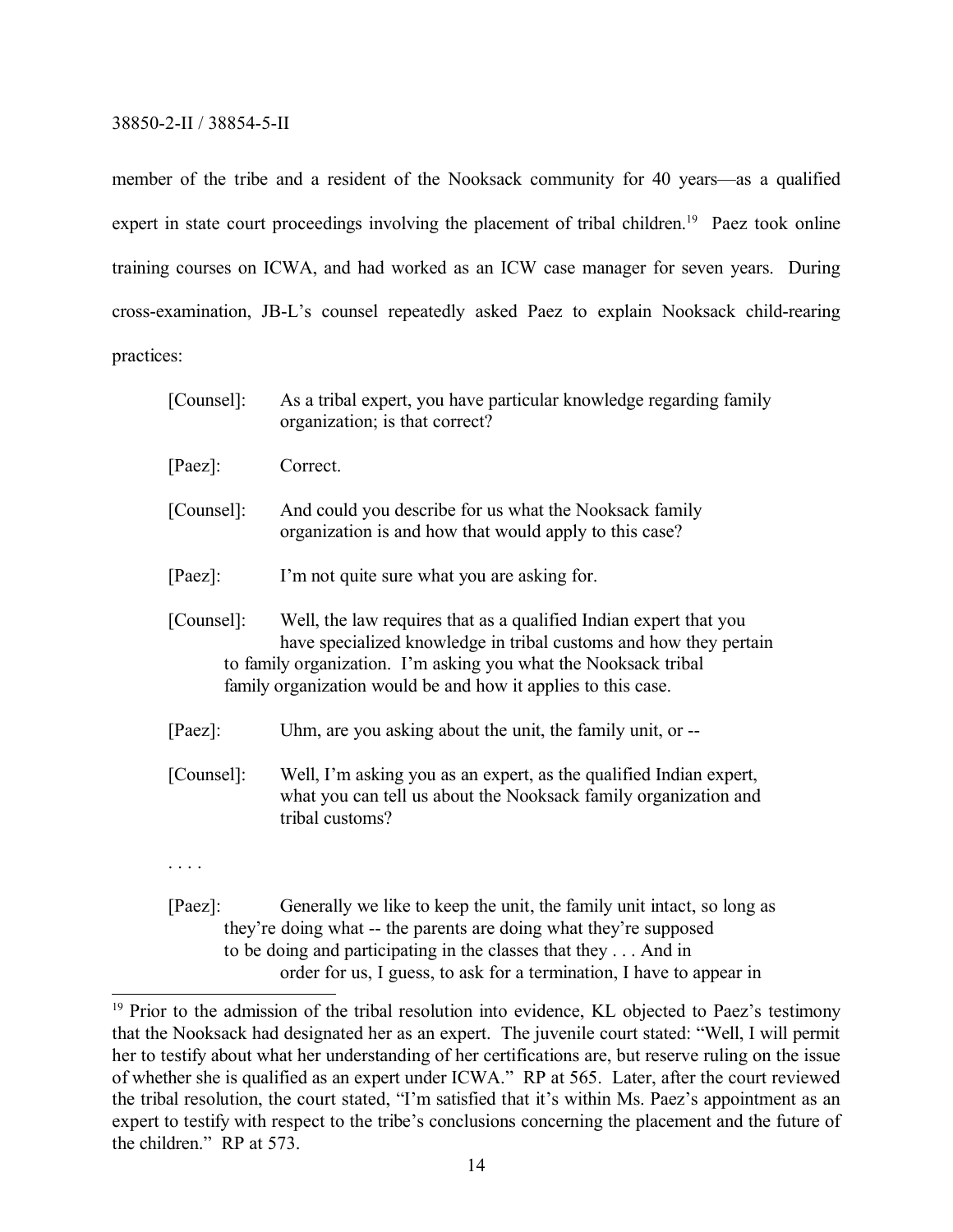front of tribal counsel. Is that kind of answering your question?

| [Counsel]: | Well, it seems as if you have answered it to the best of your ability.<br>Is that right?                                                                                                                                                                     |
|------------|--------------------------------------------------------------------------------------------------------------------------------------------------------------------------------------------------------------------------------------------------------------|
| $[Paez]$ : | Right. Because I'm real confused as to it.                                                                                                                                                                                                                   |
| [Counsel]: | Okay. What can you tell us about Nooksack tribal child rearing<br>practices?                                                                                                                                                                                 |
| $[Paez]$ : | Regarding to termination?                                                                                                                                                                                                                                    |
| [Counsel]: | No. As an Indian -- As a qualified Indian expert, your area of<br>expertise, you are supposed to be able to describe or be.<br>knowledgeable in the tribal child rearing practices. I'm asking<br>what you can tell us about those tribal rearing practices. |
| $[Paez]$ : | I mean, other than keeping the families intact and there being a<br>mother and a father with the children in a healthy, safe<br>environment, I'm very confused on your question.                                                                             |

RP at 580-82.

The State objected to this line of questioning, asserting that an Indian expert did not

necessarily need to know "the specific child rearing practices of a specific tribe." RP at 582. The

juvenile court responded:

Okay. Well, it's appropriate cross-examination to question the expertise of the expert. I'm going to let [JB-L's counsel] continue with her examination and overrule the objection.

At some point we may also address, as there's a formal objection, the question of whether Ms. Paez qualifies as an ICWA expert. But let's finish all of her testimony before we get there.

RP at 584. The parties never re-addressed Paez's designation as an expert witness. The Nooksack Tribe's counsel subsequently attempted to rehabilitate Paez.

Clinical psychologist Dr. Michael O'Leary testified for the Department. Dr. O'Leary

conducted a forensic review that focused on ascertaining uniformity among the various case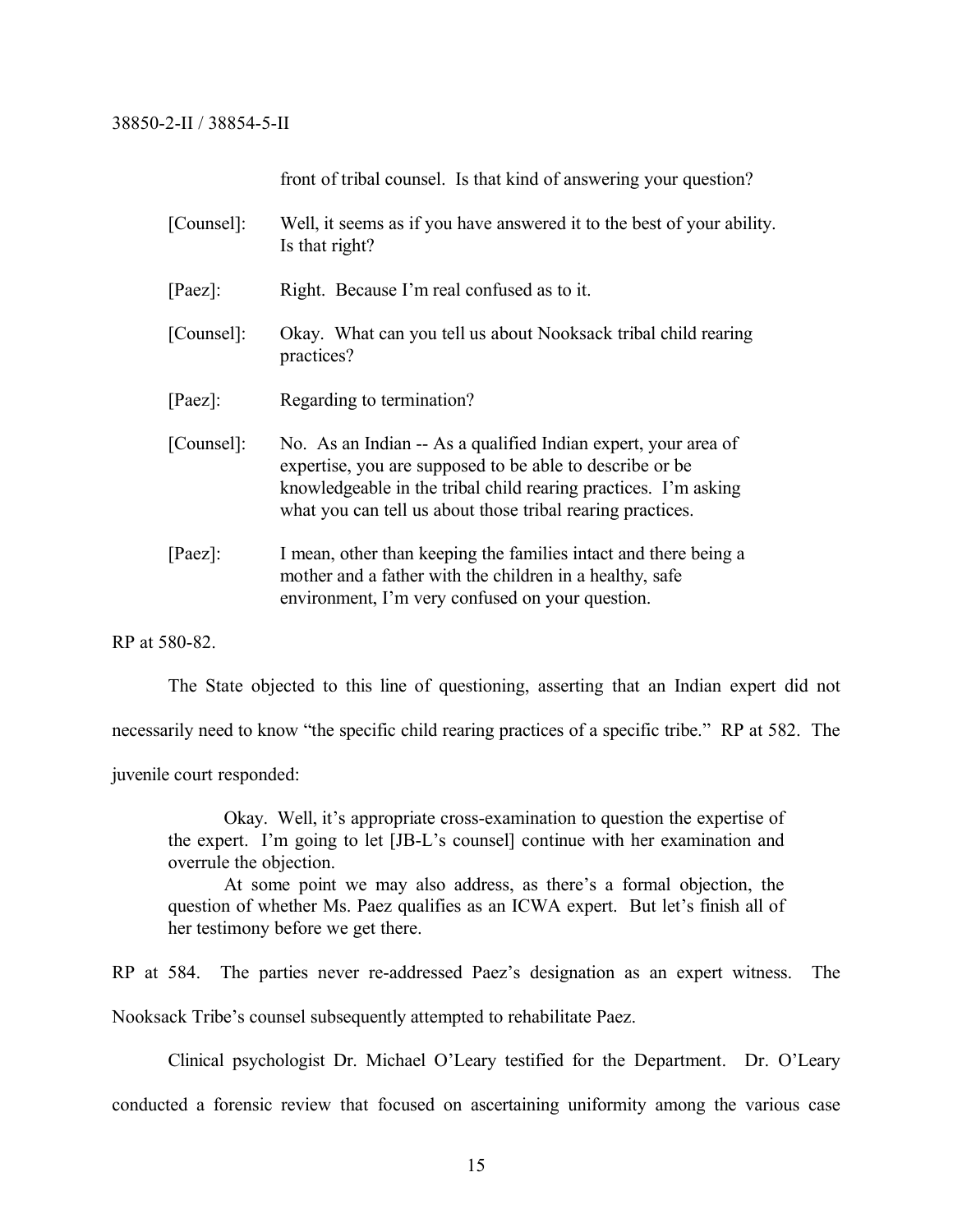reports. Dr. O'Leary never met either parents. Based on visitation notes, Dr. O'Leary stated that KL was overbearing, irritable, belligerent, demeaning, and had unrealistic expectations of the children's level of comprehension, which would put the children's safety at risk. Dr. O'Leary noted that a chemical dependency professional diagnosed KL with bipolar disorder, which could increase the children's risk for mood disorders, maladjustment, and behavior problems. Dr. O'Leary questioned whether KL actually had seizures or just a "pseudoseizure disorder," and Dr. O'Leary opined that KL's marijuana use might prevent him from controlling his impulses or safely supervising the children. RP at 257. But Dr. O'Leary noted that, if KL did have a seizure disorder and failed to treat it, he could present a risk of harm to the children.

Regarding JB-L, Dr. O'Leary was primarily concerned about her passivity and her inability to safely protect the children from KL. He stated that passivity is not necessarily damaging to a child, and he agreed that JB-L was able to direct and provide structure to her children.

Dr. O'Leary concluded that neither KL nor JB-L, together or singly, could safely parent the children. He believed there was no likelihood that KL and JB-L could remedy their parenting deficiencies in the near future. He stated that continuation of their parent-child relationships would seriously harm the children. Dr. O'Leary concluded that KL and JB-L would not benefit from additional services. Dr. O'Leary believed that KL would physically and mentally abuse the children on a daily basis and that JB-L would be unable to prevent it.

NeSmith, a child welfare social worker in private practice who had previously worked for the Department for over 21 years, testified as part of KL's case. NeSmith spent about 150 hours in face-to-face contact with JB-L and KL, including attending 15 to 17 visits with the children. NeSmith observed that both JB-L and KL "met the cues of the children," made good eye contact,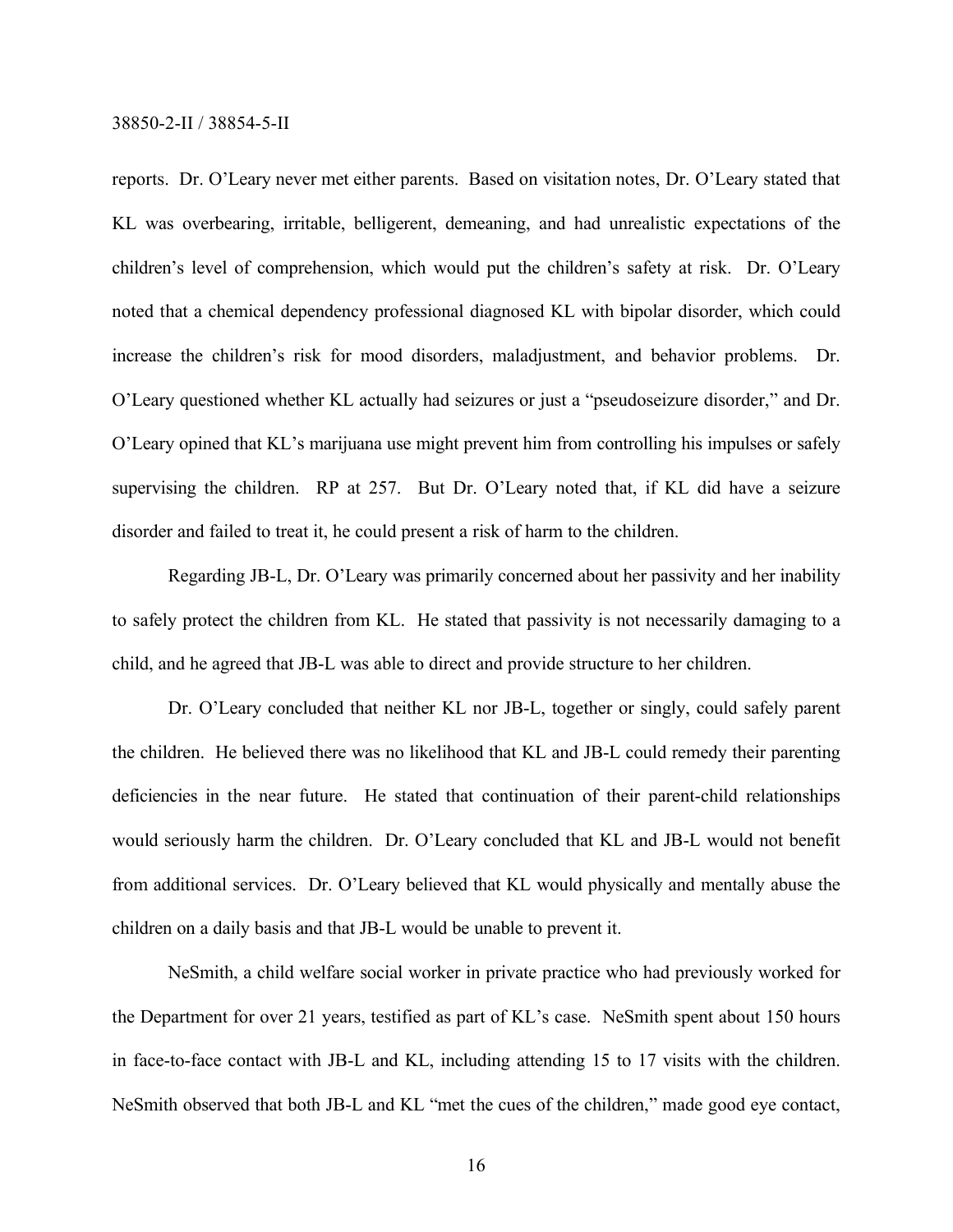got down onto the floor to play, changed diapers, and always came prepared with food and drink for the children. RP at 1038. NeSmith observed that the children were bonded with their parents and never seemed scared of their parents. NeSmith testified that JB-L told him that KL was not violent with her. NeSmith visited JB-L and KL's home six to seven times and noted that it was "pretty clean." RP at 1079.

After an eight-day trial, the juvenile court terminated KL and JB-L's parental rights as to both children. KL and JB-L appealed.

A commissioner of this court heard oral argument on an accelerated basis pursuant to RAP 18.13A. The commissioner referred this matter to a full panel of judges.

# ANALYSIS

## I. Notice to Indian Tribes

JB-L contends that the Department should have notified the Squamish Nation of the termination proceedings. In a supplemental brief, KL argues that the Department was required to "provide notice of the termination proceedings to all potentially interested tribes, including the Squamish." Supp. Br. of Appellant KL at 3. We conclude that state law required the Department to notify the Squamish, Cherokee, and Black Foot tribes of the termination proceedings. Because the Department failed to do so, we remand for proper notice to these three tribes.

When interpreting a statute, our primary goal is to effectuate legislative intent. *City of Seattle v. St. John,* 166 Wn.2d 941, 945, 215 P.3d 194 (2009) (citing *In re Custody of Shields*, 157 Wn.2d 126, 140, 136 P.3d 117 (2006)). Where the statute's meaning is plain and unambiguous, we derive legislative intent from the statute's plain language. *St. John,* 166 Wn.2d at 945.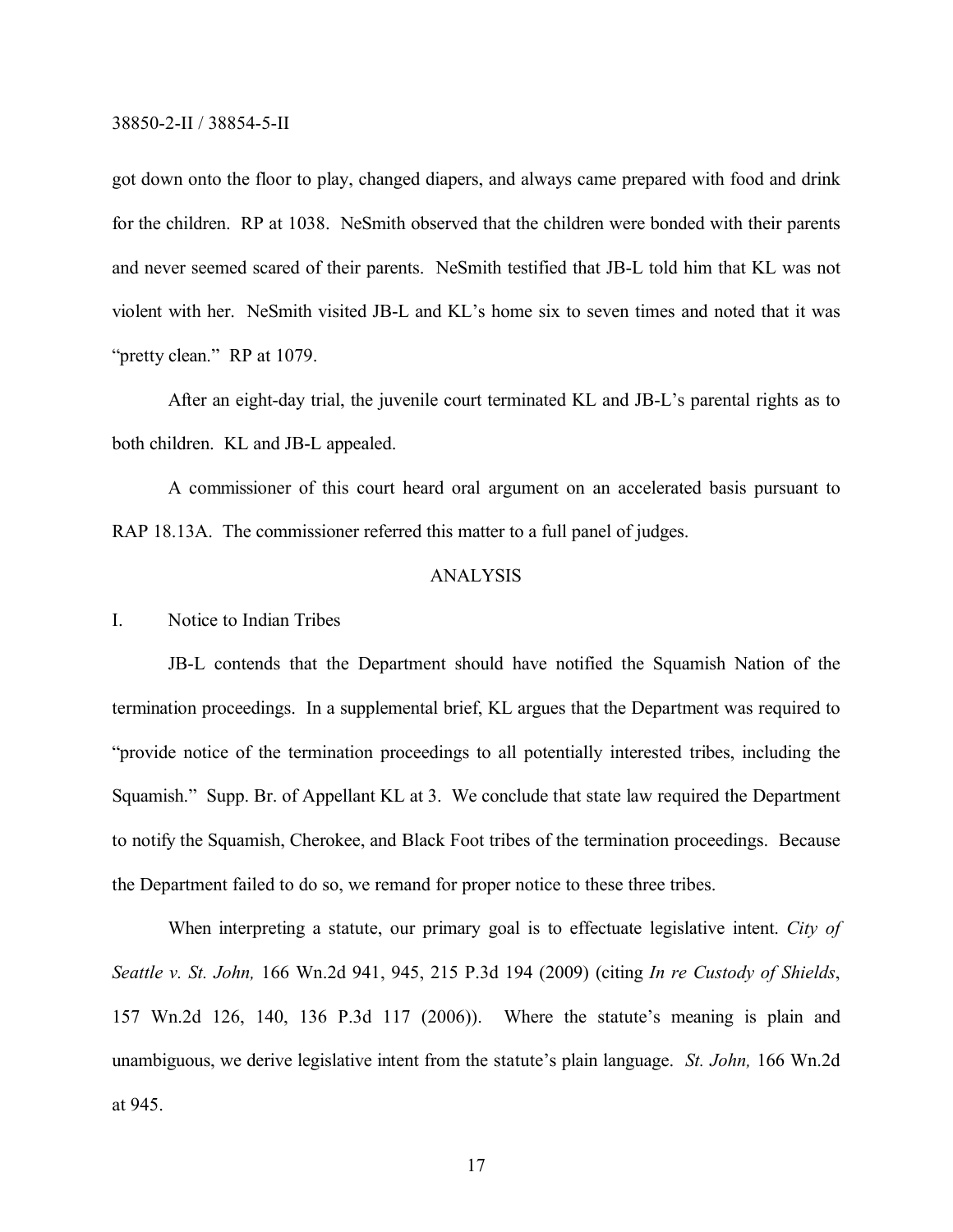The parents originally relied on ICWA's notice provisions to support their contention that the Department's notice was defective. We decline, however, to address the impact of ICWA's notice requirements on the instant case because we find that the more expansive notice provisions of RCW 13.34.070(10) are dispositive.

The legislature originally enacted these notice provisions in 1979, one year after Congress enacted ICWA.<sup>20</sup> Former RCW 13.34.070(9) (Laws of 1979, ch. 155,  $\S$  40). The original notice provisions applied only to Indian children who were Indian tribal members, but the legislature subsequently expanded the provisions to include eligible members as well. Former RCW 13.34.070(10) (Laws of 2000, ch. 122, § 8); former RCW 13.34.070(9). In 2004, the legislature again expanded the notice provisions when it added the italicized language below:

(a) Whenever the court or the petitioning party in a proceeding under this chapter knows or has reason to know that an Indian child is involved, the petitioning party shall promptly provide notice to . . . the agent designated by the child's Indian tribe to receive such notices . . . . *If the child may be a member of more than one tribe, the petitioning party shall send notice to all tribes the petitioner has reason to know may be affiliated with the child*.

(b) The notice shall: (i) Contain a statement notifying . . . the tribe of the pending proceeding; and (ii) notify the tribe of the tribe's right to intervene and/or request that the case be transferred to tribal court.

RCW 13.34.070(10) (emphasis added); Laws of 2004, ch. 64, § 4. Thus, the 2004 amendments directed the Department, for the first time, to notify multiple tribes of dependency and termination proceedings if more than one tribe was "affiliated" with the child. ICWA, by contrast, only

<sup>&</sup>lt;sup>20</sup> Congress enacted ICWA to "protect the best interests of Indian children and to promote the stability and security of Indian tribes and families by the establishment of minimum Federal standards for the removal of Indian children from their families." 25 U.S.C. § 1902. Notice ensures that a tribe will be afforded the opportunity to assert its rights under ICWA. *In re Welfare of M.S.S.*, 86 Wn. App. 127, 134, 936 P.2d 36 (1997) (citing *In re Kahlen W.*, 233 Cal. App. 3d 1414, 285 Cal. Rptr. 507, 511 (1991)).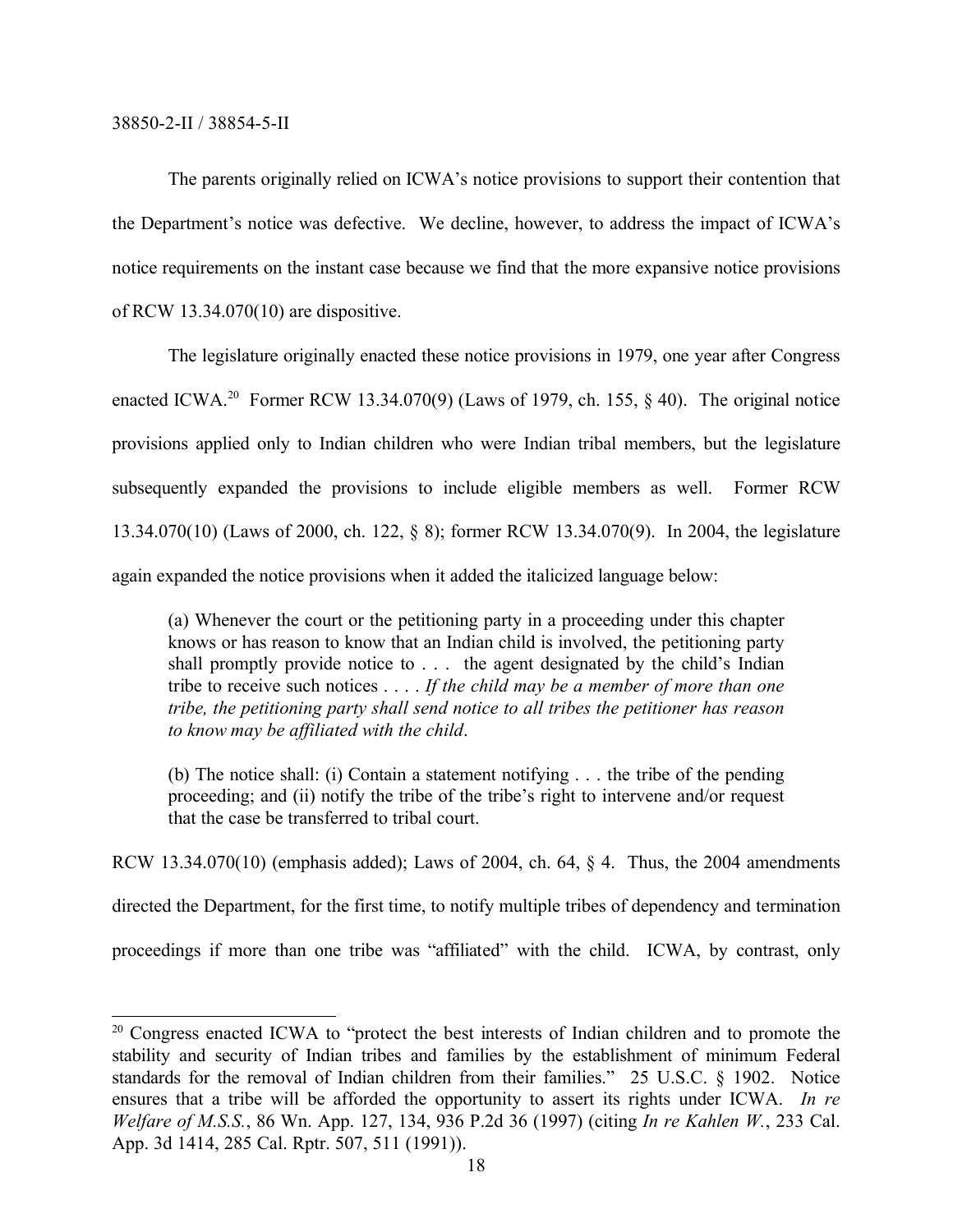requires the Department to notify "the Indian tribe with which the Indian child has the more significant contacts." 25 U.S.C.  $\S$  1903(5), 1912(a). Therefore, state law requires the Department to notify multiple affiliated tribes whereas ICWA never requires notice to more than a single tribe.

Here, the Department stated in LNB-L's dependency petition that JB-L was a member of the Squamish Nation and that KL was affiliated<sup>21</sup> with the "Cherokee/Black Foot" tribes. Therefore, the Department had a duty under the plain language of RCW 13.34.070(10) to notify all three tribes of the termination proceedings by certified mail with return receipt requested. Because the Department did not comply with the plain language of RCW 13.34.070(10), we remand so that the Department may notify the three tribes of the proceedings.<sup>22</sup>

The Department argues, based on legislative history, that the 2004 amendments to RCW 13.34.070(10) were meant to require compliance with ICWA, not to create a right in tribes that are not within the purview of ICWA. However, RCW 13.34.070(10)(a) is plain and

<sup>&</sup>lt;sup>21</sup> The legislature did not define "affiliated" in chapter 13.34 RCW. Whether a tribe is "affiliated" with a particular child is a fact-specific inquiry. Because the Department specifically listed "Squamish Band of Indians" and "Cherokee/Black Foot" as "tribal affiliation of [the parents]" on LNB-L's dependency petition, we need not explore this issue in greater detail. Ex. 2 at 1.

<sup>&</sup>lt;sup>22</sup> As we noted, there is insufficient evidence in the record to demonstrate that the "Black Foot" out of the Algonquin Nation" refers to the federally-recognized Blackfeet Tribe of the Blackfeet Indian Reservation of Montana. RP at 538. Because the identity of this tribe is not clear from the record, the Department should, on remand, notify the Portland Area Director of the Bureau of Indian Affairs (BIA) of the termination orders in the manner prescribed by 25 C.F.R. 23.11. *See*  RCW 13.34.070(10)(a). If the BIA cannot identify this tribe, or if this tribe, as well as the Squamish and Cherokee, declines to intervene, the termination orders will stand.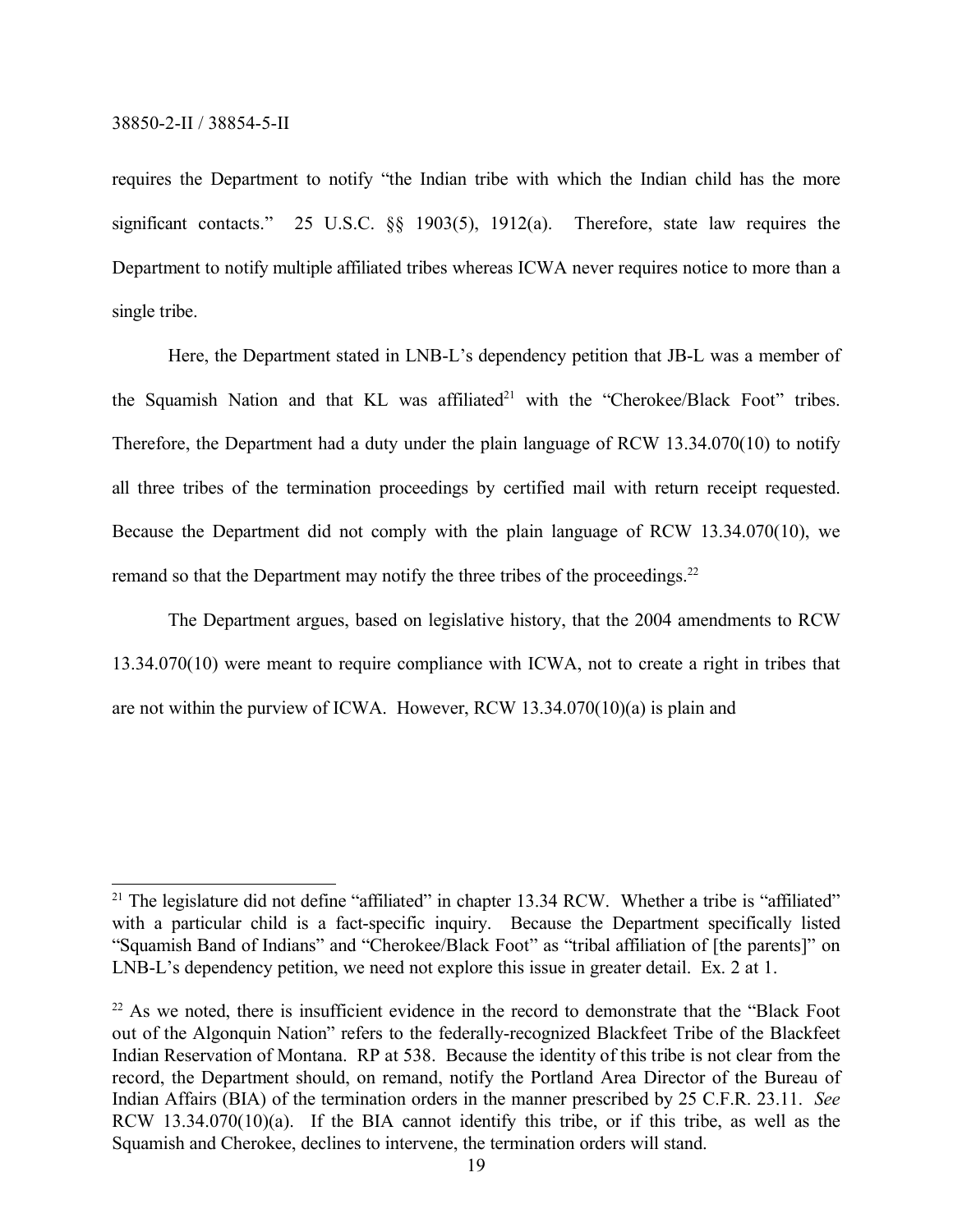unambiguous and, thus, we need not resort to legislative history to determine the legislature's intent. *See St. John,* 166 Wn.2d at 945. The legislature unambiguously required the Department to notify all tribes that "may be affiliated with the child" of the tribes' intervention and transfer rights. RCW 13.34.070(10)(a), (b). Unlike ICWA, RCW 13.34.070(10)(a) does not limit notice to the tribe with the most significant contacts with the child.

We remand this case to the juvenile court so that the Department may notify the Squamish, Cherokee, and Black Foot tribes of the termination proceedings. Because these three tribes may choose not to intervene, we address the parents' other contentions in the remainder of this opinion. We find that the record supports the termination orders and that the parents' remaining claims fail. Thus, on remand, the termination orders will stand unless any of the three tribes intervene, in which case the juvenile court shall hold further proceedings consistent with this decision.

## II. ICWA Claims

ICWA requires the Department to show, as a prerequisite to termination, that "active efforts have been made to provide remedial services and rehabilitative programs designed to prevent the breakup of the Indian family and that these efforts have proved unsuccessful." 25 U.S.C. § 1912(d). Also, the juvenile court may not order termination under ICWA absent "evidence beyond a reasonable doubt, including testimony of qualified expert witnesses, that the continued custody of the child by the parent or Indian custodian is likely to result in serious emotional or physical damage to the child." 25 U.S.C. § 1912(f). JB-L and KL assert that the Department has failed to meet its burden with regard to these ICWA provisions, and they assign error to the related findings and conclusions. We reject their arguments.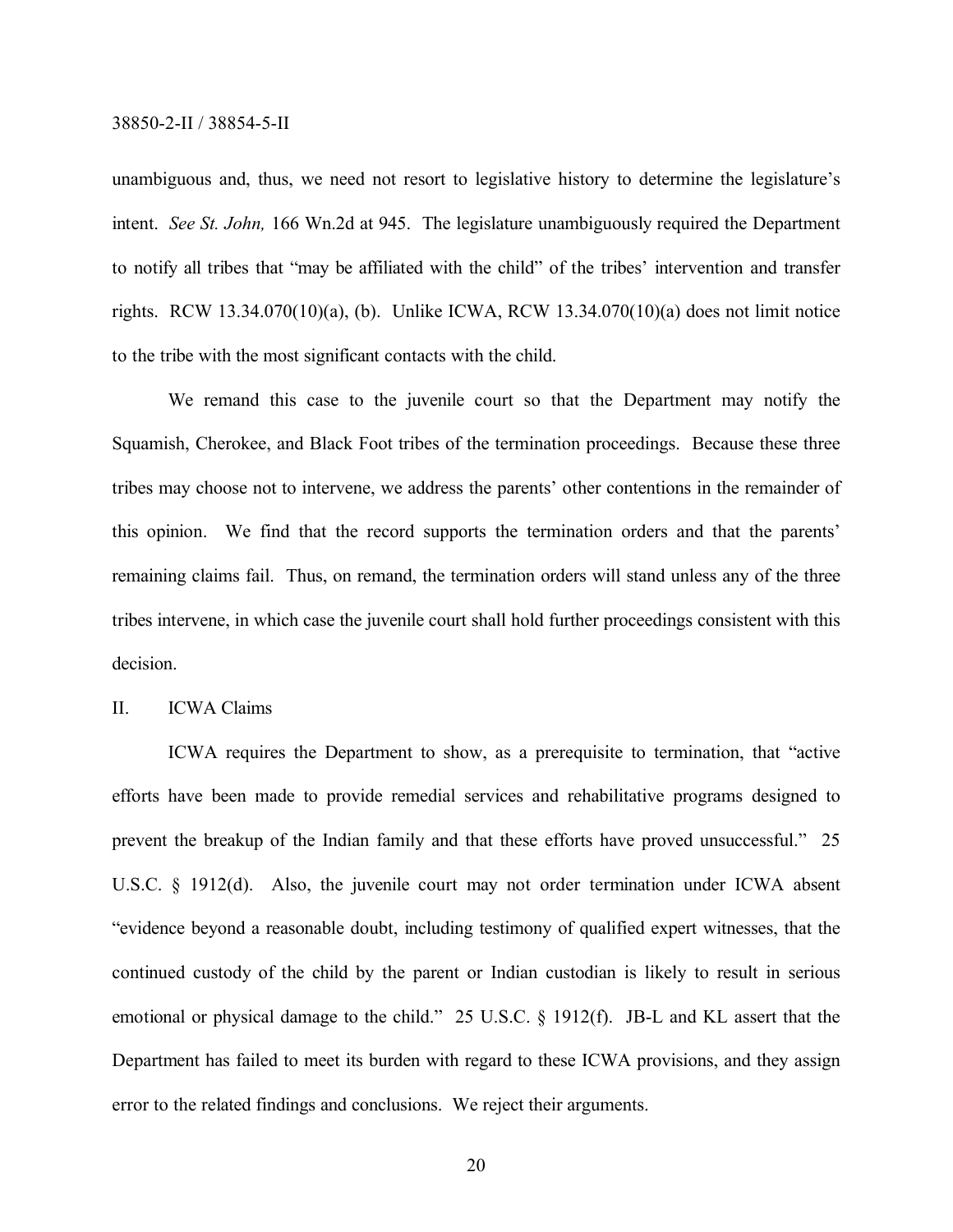# A. Standard of Review

When reviewing a termination order, we uphold a juvenile court's findings of fact if the findings are supported by substantial evidence from which a rational trier of fact could find the necessary facts by clear, cogent and convincing evidence.<sup>23</sup> In re Dependency of K.S.C., 137 Wn.2d 918, 925, 976 P.2d 113 (1999). Clear, cogent and convincing evidence exists when the ultimate fact an issue is "highly probable." *K.S.C.*, 137 Wn.2d at 925. Substantial evidence is evidence that would persuade a fair-minded rational person of the truth of the declared premise. *In re Welfare of C.B.,* 134 Wn. App. 942, 953, 143 P.3d 846 (2006). Deference to the juvenile court is particularly important in termination proceedings, and we defer to the fact finder on issues of witness credibility and the persuasiveness of the evidence. *K.S.C.*, 137 Wn.2d at 925; *In re Dependency of A.V.D.*, 62 Wn. App. 562, 568, 815 P.2d 277 (1991).

Unchallenged findings are verities on appeal. *In re Interest of Mahaney*, 146 Wn.2d 878, 895, 51 P.3d 776 (2002). We review conclusions of law that are mistakenly characterized as

<sup>&</sup>lt;sup>23</sup> JB-L and KL each assign error to conclusion of law III, which states the Department's burden of persuasion: "all the allegations contained in the termination petition, as provided in RCW 13.34.180(1)(a) through (f), have been established by clear, cogent and convincing evidence." Clerk's Papers (CP) at 141, 317. As the standard of review articulated in *K.S.C.* makes clear, we inherently review whether the Department met its burden of persuasion as part of our review of the juvenile court's findings. 137 Wn.2d at 925. Accordingly, we do not separately address the parents' challenge to conclusion of law III.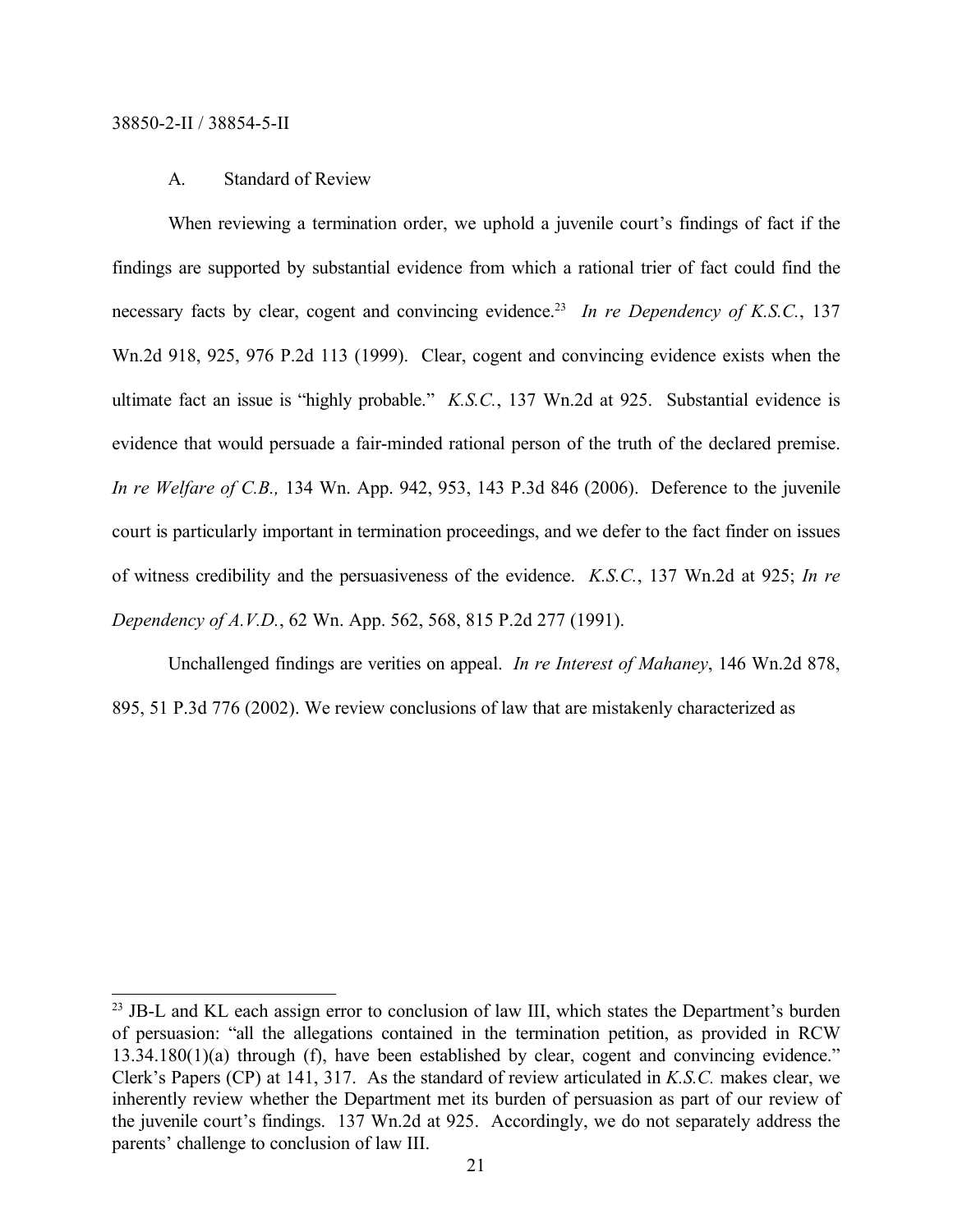findings of fact de novo.<sup>24</sup> *In re Disciplinary Proceeding against VanDerbeek*, 153 Wn.2d 64, 73 n.5, 101 P.3d 88 (2004). An appellant waives an assignment of error when she presents no argument in support of the assigned error. *Cowiche Canyon Conservancy* v. *Bosley*, 118 Wn.2d 801, 809, 828 P.2d 549 (1992).

- B. Findings of Fact
	- 1. Finding XIII

JB-L assigns error to finding XIII:<sup>25</sup> "Notice of this termination fact-finding was provided by certified mail to the NOOKSACK Indian Tribe at least ten days before the hearing. The NOOKSACK Indian Tribe exercised their right to intervene in this proceeding." Clerk's Papers (CP) at 139, 315.

Although the record is unclear as to whether the Department provided the Nooksack Tribe with proper notice, substantial evidence supports the fact that the Nooksack Tribe intervened in the proceedings. The Nooksack's counsel appeared telephonically during trial. He cross-examined JB-L, objected during KL's cross-examination of Paez, and attempted to rehabilitate Paez after the parents challenged her expert qualifications. Near the end of the proceedings, he informed the court that the tribe supported the termination petition. The

<sup>&</sup>lt;sup>24</sup> Many of the juvenile court's findings are actually mixed findings of fact and conclusions of law. Because "a conclusion of law is a conclusion of law wherever it appears," we review the conclusions of law in such mixed findings de novo. *Robel v. Roundup Corp*., 148 Wn.2d 35, 43, 59 P.3d 611 (2002) (quoting *Kane v. Klos*, 50 Wn.2d 778, 788, 314 P.2d 672 (1957)). We review the factual aspects of such mixed findings for substantial evidence. *See K.S.C.*, 137 Wn.2d at 925.

<sup>&</sup>lt;sup>25</sup> The trial court entered separate findings of fact and conclusions of law for each child. Because the findings and conclusions are nearly identical, we refer to them in the singular.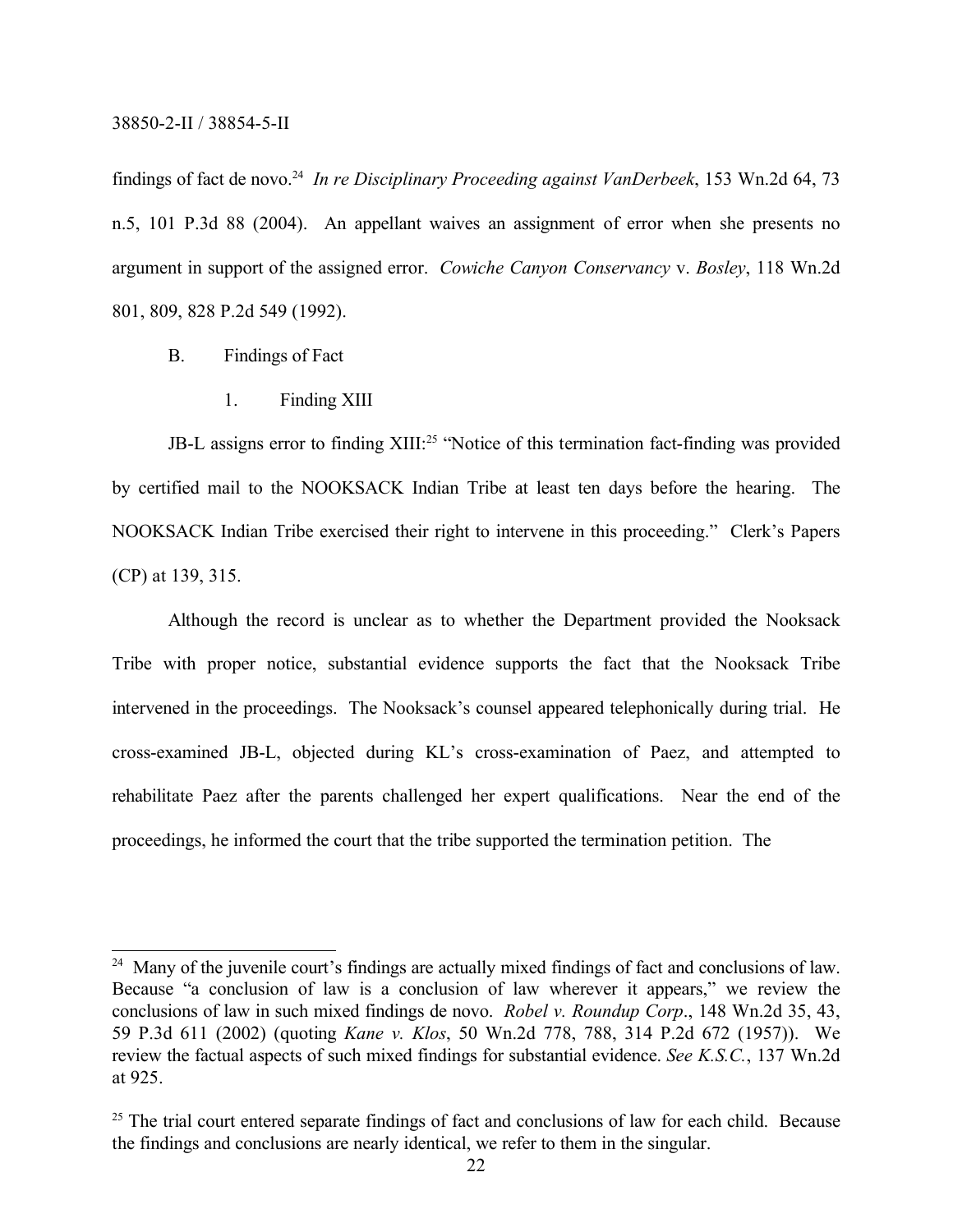Nooksack's intervention precludes the need for strict compliance with notice provisions and dispenses with JB-L's argument. *See In re Welfare of M.S.S.*, 86 Wn. App. 127, 134, 936 P.2d 36 (1996) ("[f]ailure to provide the required notice mandates remand unless the tribe has participated in the proceedings or expressly indicated that it has no interest in the proceedings.")

2. Finding XIV

Both JB-L and KL assign error to finding XIV, which states: "Continued custody of the child by [JB-L] and [KL] is likely to result in serious emotional or physical damage to the child. This finding is supported by the testimony of LIZ PAEZ and HUNTER MORRIGAN, qualified expert witnesses under [ICWA]." CP at 139-40, 315-16. KL also argues that the State's expert testimony on "serious emotional or physical damage" was predicated in significant part on evidence of "poverty, inadequate housing, alcohol abuse, [and] non-conforming social behavior." Br. of Appellant KL at 3; *see* Guidelines for State Courts: Indian Child Custody Proceedings, 44 Fed. Reg. at 67584, 67593 (Nov. 26, 1979) (stating that such evidence "does not constitute clear and convincing evidence that continued custody is likely to result in serious emotional or physical damage to the child.").

# A. Qualified Expert Witnesses

JB-L and KL assert that Paez and Morrigan<sup>26</sup> were not qualified expert witnesses under ICWA because they did not possess any specialized knowledge or understanding of Squamish or Nooksack culture. This argument fails.

A "qualified expert witness" must have expertise beyond the normal social worker

<sup>&</sup>lt;sup>26</sup> KL also argues, correctly in our view, that Dr. O'Leary probably should not be considered a qualified expert under ICWA. The record indicates merely that Dr. O'Leary had performed "a number" of evaluations of Indian parents and had written articles about alcohol abuse in Native American communities. RP at 333.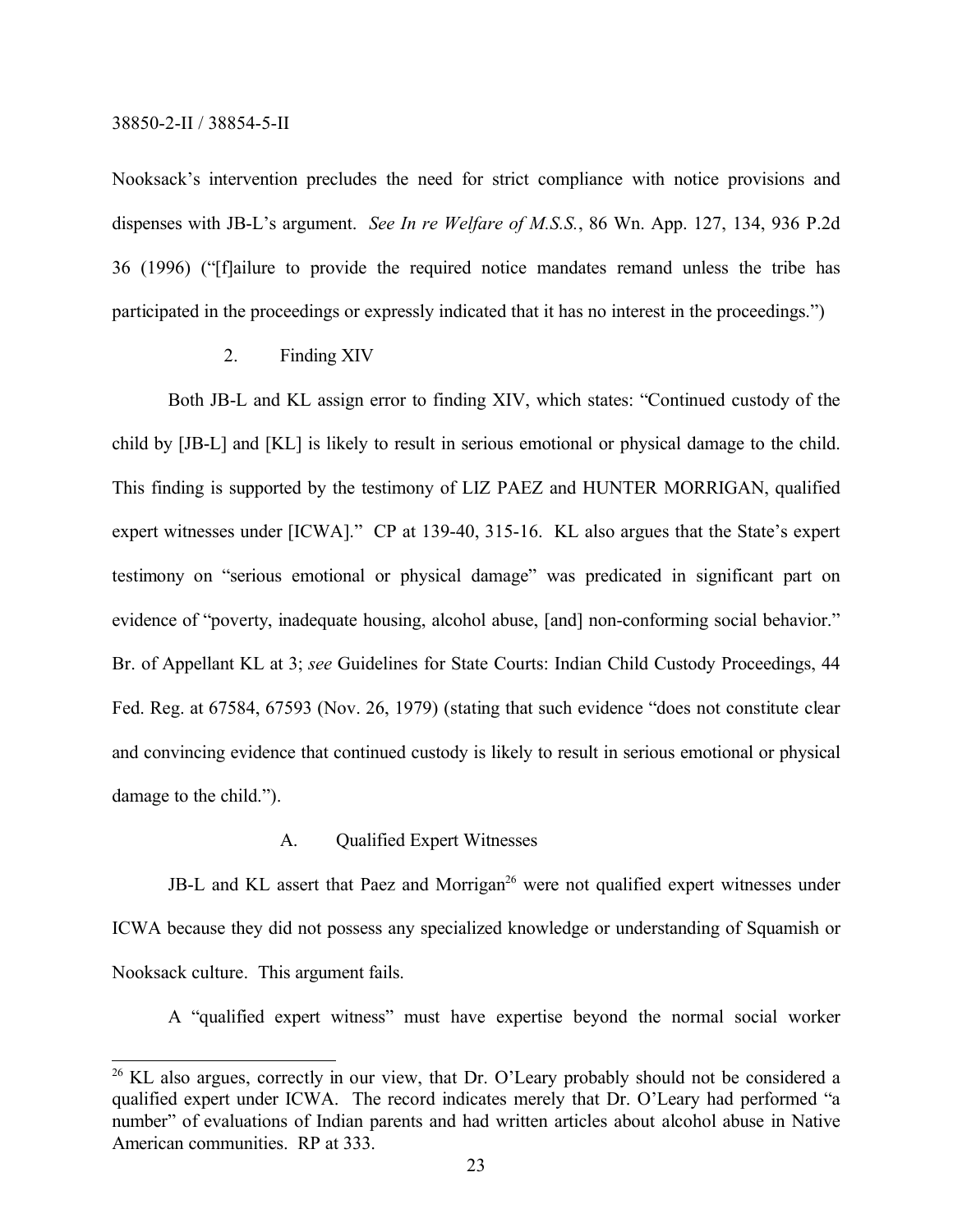qualifications. *In re Matter of Roberts*, 46 Wn. App. 748, 755, 732 P.2d 528 (1987). ICWA does not require testimony from more than one qualified expert. *Mahaney*, 146 Wn.2d at 897 (quoting *Roberts*, 46 Wn. App. at 755). Experts are generally qualified through "'special knowledge of and sensitivity to Indian culture.'" *Mahaney*, 146 Wn.2d at 897 (quoting *State ex rel. Juvenile Dep't of Multnomah County v. Cooke,* 88 Or. App. 176, 744 P.2d 596, 597 (1987)). The Bureau of Indian Affairs (BIA) has issued non-binding guidelines<sup>27</sup> for state courts in Indian child custody proceedings, which include three categories of individuals who are most likely to meet ICWA's "qualified expert witness" requirement:

- (i) A member of the Indian child's tribe who is recognized by the tribal community as knowledgeable in tribal customs as they pertain to family organization and childrearing practices.
- (ii) A lay expert witness having substantial experience in the delivery of child and family services to Indians, and extensive knowledge of prevailing social and cultural standards and childrearing practices within the Indian child's tribe.
- (iii) A professional person having substantial education and experience in the area of his or her specialty.

44 Fed. Reg. at 67593. Our Supreme Court has noted that "ICWA has been interpreted to allow some latitude where experts are concerned." *Mahaney*, 146 Wn.2d at 897. Because the purpose of the ICWA qualified expert witness provision is to protect against cultural bias, "[w]hen expert testimony is offered that does not inject cultural bias or subjectivity, courts have held that no 'special knowledge of Indian life' is required." *Mahaney*, 146 Wn.2d at 897 (quoting *State ex rel. Juvenile Dep't of Lane County v. Tucker,* 76 Or. App. 673, 710 P.2d 793, 799 (1985)).

<sup>&</sup>lt;sup>27</sup> While these guidelines do not have "binding legislative effect," we have relied on them for guidance. *See, e.g., In re Dependency of T.L.G.*, 126 Wn. App. 181, 188 n.10, 108 P.3d 156 (2005) (quoting 44 Fed. Reg. 67584).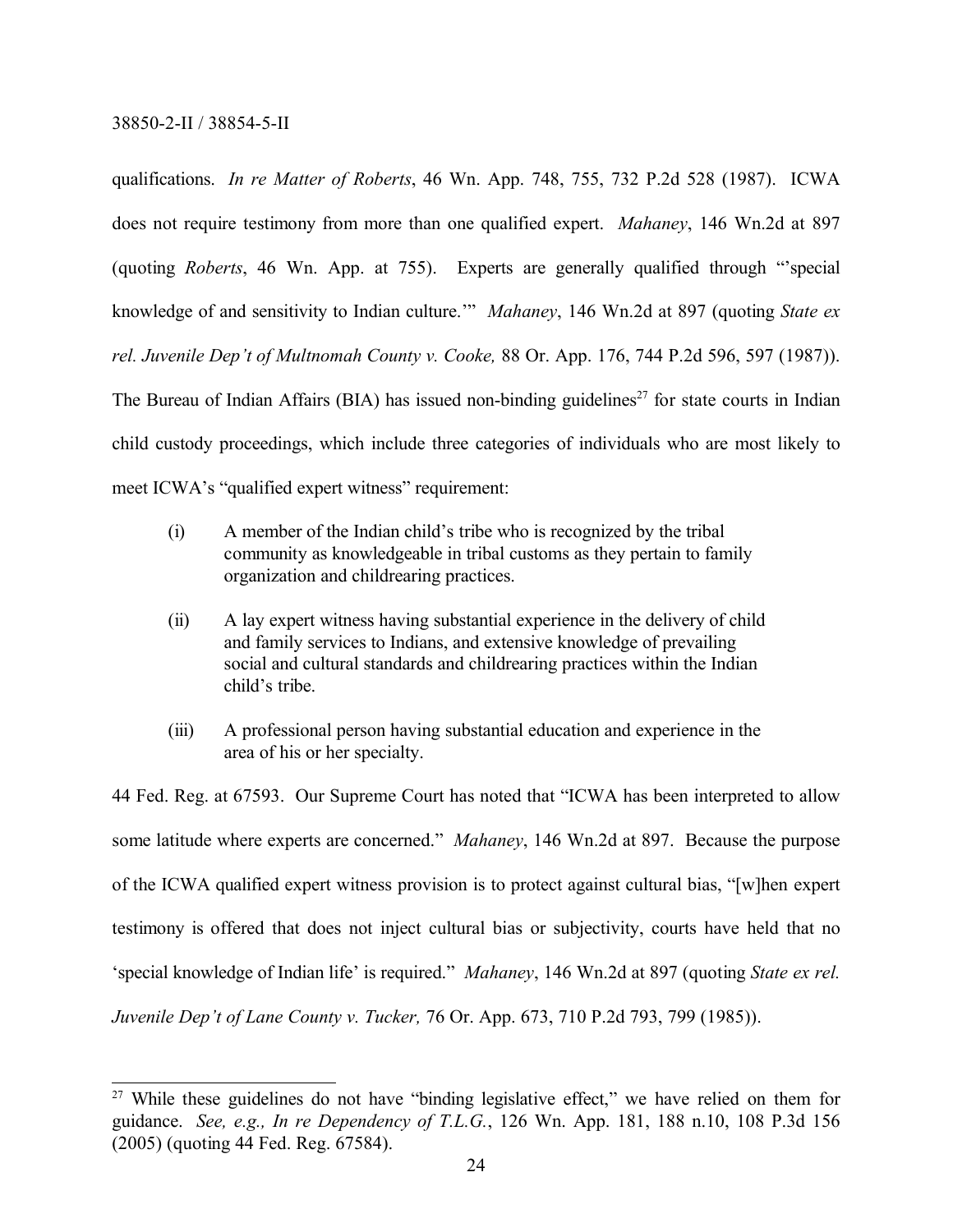Despite Paez's difficulty describing a Nooksack family unit, she qualifies as an expert under subsection (i) of the BIA guidelines. Paez is a Nooksack tribal member and the tribe explicitly designated her as an expert "qualified in the placement of tribal children" in state proceedings. Ex. 47. The tribe's official designation of Paez as an expert is sufficient to establish her expertise. Additionally, Paez, a 40-year resident of the tribal community, has worked with over 75 Indian families in the social services setting, has served as ICW case manager for 7 years, and has received training on ICWA. *See In re Welfare of Fisher*, 31 Wn. App. 550, 553, 643 P.2d 887 (1982) (finding that the trial court did not abuse its discretion by determining that a caseworker supervisor in Seattle Indian Center's foster care program was a qualified expert under ICWA).

Morrigan also qualifies as an expert under the more flexible subsection (iii) of the BIA guidelines. Morrigan has been a social worker for 13 years, having worked with over 100 Indian families in her 10 years in the ICW division. Although she has no particular training or education in Nooksack child-rearing practices,<sup>28</sup> her extensive professional experience with regard to Indian child welfare issues is sufficient for her to be deemed a qualified expert witness. *See In re Interest of M.S.*, 624 N.W. 2d 678, 685 (N.D. 2001) (stating that county social worker assigned to mother's case qualified as an ICWA expert where she testified that she was "familiar with Indian customs, traditions, and culture" and where the tribe did not oppose termination).

<sup>&</sup>lt;sup>28</sup> KL cites two cases to support his view that a qualified expert witness must be familiar with the child-rearing practices of a particular tribe. One case clearly does not support KL's assertion, stating, "[w]e do not hold that an expert ICWA witness qualified under subpart three of the Guidelines must be fluent in the cultural standards of a particular Indian tribe." *In re Matter of K.H.*, 294 Mont. 466, 981 P.2d 1190, 1197 (1999). The other case supports KL's argument but Washington courts have not adopted it. *See People ex. rel. M.H.*, 691 N.W.2d 622, 627 n.6 (S.D. 2005) (stating "it is not too much to require an ICWA expert to be familiar with the child's tribe.").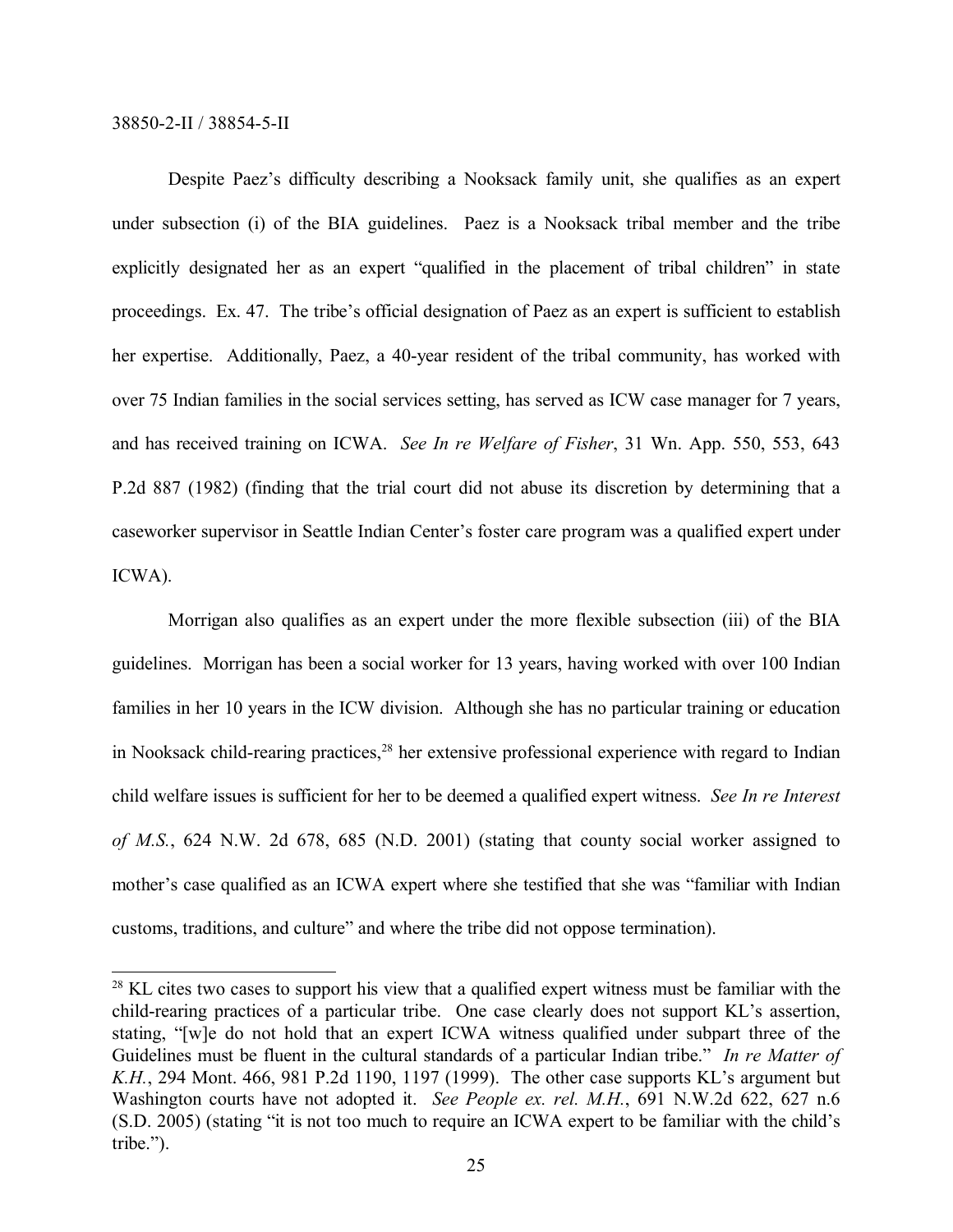JB-L relies extensively on *State ex rel. Juvenile Department of Multnomah County v. Charles*<sup>29</sup> to challenge Paez and Morrigan's qualifications. In *Charles*, the court stated that the expert requirement was not met when two experienced social workers without "specialized knowledge of social or cultural aspects of Indian life" testified for the State in support of foster care placement. 688 P.2d at 1360. That situation differs significantly from the case at hand. Here, the Nooksack Tribe explicitly designated Paez as having the relevant ICWA expertise in child custody proceedings. Moreover, both Paez and Morrigan, unlike the social workers in *Charles*, have extensive experience in the field of Indian child welfare. *Charles* does not support the parents' contentions that Paez and Morrigan lacked the necessary expertise.

# B. Serious Emotional and Physical Damage

We reject KL's argument that the State's expert testimony on "serious emotional or physical damage" was predicated in significant part on evidence of "poverty, inadequate housing, alcohol abuse, [and] non-conforming social behavior." Br. of Appellant KL at 3. Rather, the State presented evidence that KL's continued custody would result in serious emotional or physical damage to LNB-L and ADB-L. Morrigan and Dr. O'Leary specifically testified that continuation of KL's parental relationship would seriously harm the children. Dr. O'Leary explained that KL was belligerent and demeaning and that his unrealistic expectations about his children's development would put his children's safety at risk. Morrigan noted that KL had not addressed his mental health issues, which included a mood disorder, and possibly bipolar disorder. Although there was evidence of KL's affection toward the children, his volatility and angry outbursts at visitations scared the children and led to LNB-L acting out. Substantial evidence

<sup>29</sup> 70 Or. App. 10, 688 P.2d 1354 (1984).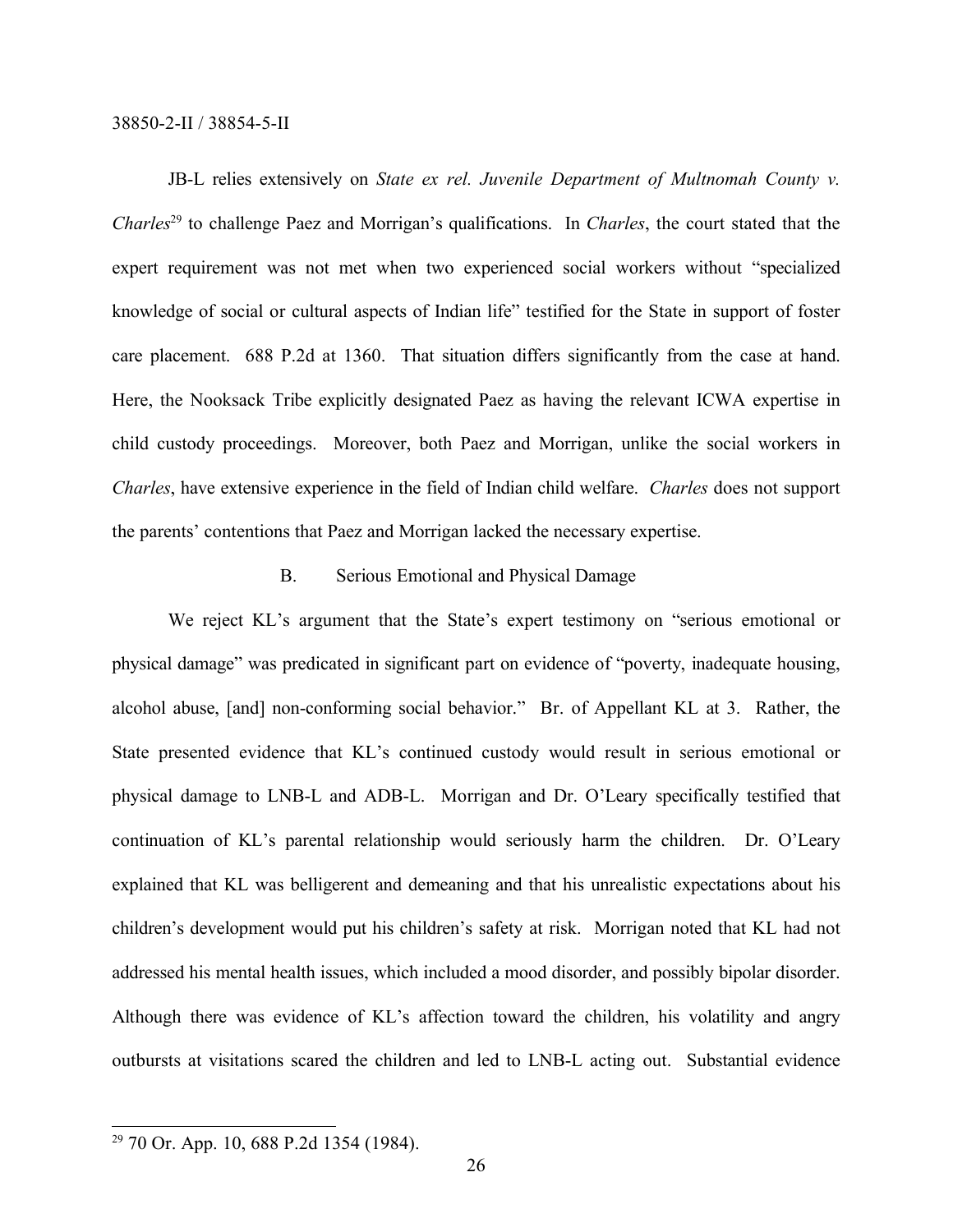supported this finding.

3. Finding XV

Both parents assign error to finding XV, which pertains to 25 U.S.C. § 1912(d) and

states:

Active efforts were made to provide remedial services and rehabilitative programs designed to prevent the breakup of the Indian family and these efforts have been unsuccessful. Active efforts included multiple attempts to engage the parents in services, referrals to culturally appropriate services, direct efforts by the Nooksack Tribe to engage the parents in services, transportation assistance, housing assistance, and casework services.

CP at 140, 316.

Substantial evidence supports this finding. As previously discussed, the Department provided the parents with numerous services, including psychological, parenting and substance abuse evaluations, parenting classes, mental health counseling, skills training, financial assistance, a public health nurse, and transportation. Additionally, the Department referred the parents to culturally appropriate mental health services at the parents' request. The Department, in short, complied with section 1912(d)'s "active efforts" requirement.<sup>30</sup>

C. Conclusions of Law

Both JB-L and KL challenge conclusion of law IV, which addresses 25 U.S.C. § 1912(f), and which states "[t]hat it has been overwhelmingly proven beyond a reasonable doubt that continued custody of the child by [JB-L] and [KL] is likely to result in serious emotional or physical damage to the child." CP at 141, 317.

<sup>&</sup>lt;sup>30</sup> As Division One of this court has noted, the remedial services requirements of RCW 13.34.180(1)(d) and (e) "place[] a more strenuous burden on the State than does § 1912(d)." *In re Dependency of A.M.*, 106 Wn. App. 123, 134, 22 P.3d 828 (2001). As we discuss later in this opinion, substantial evidence also supports the findings that establish the elements of RCW  $13.34.180(1)(d)$  and (e).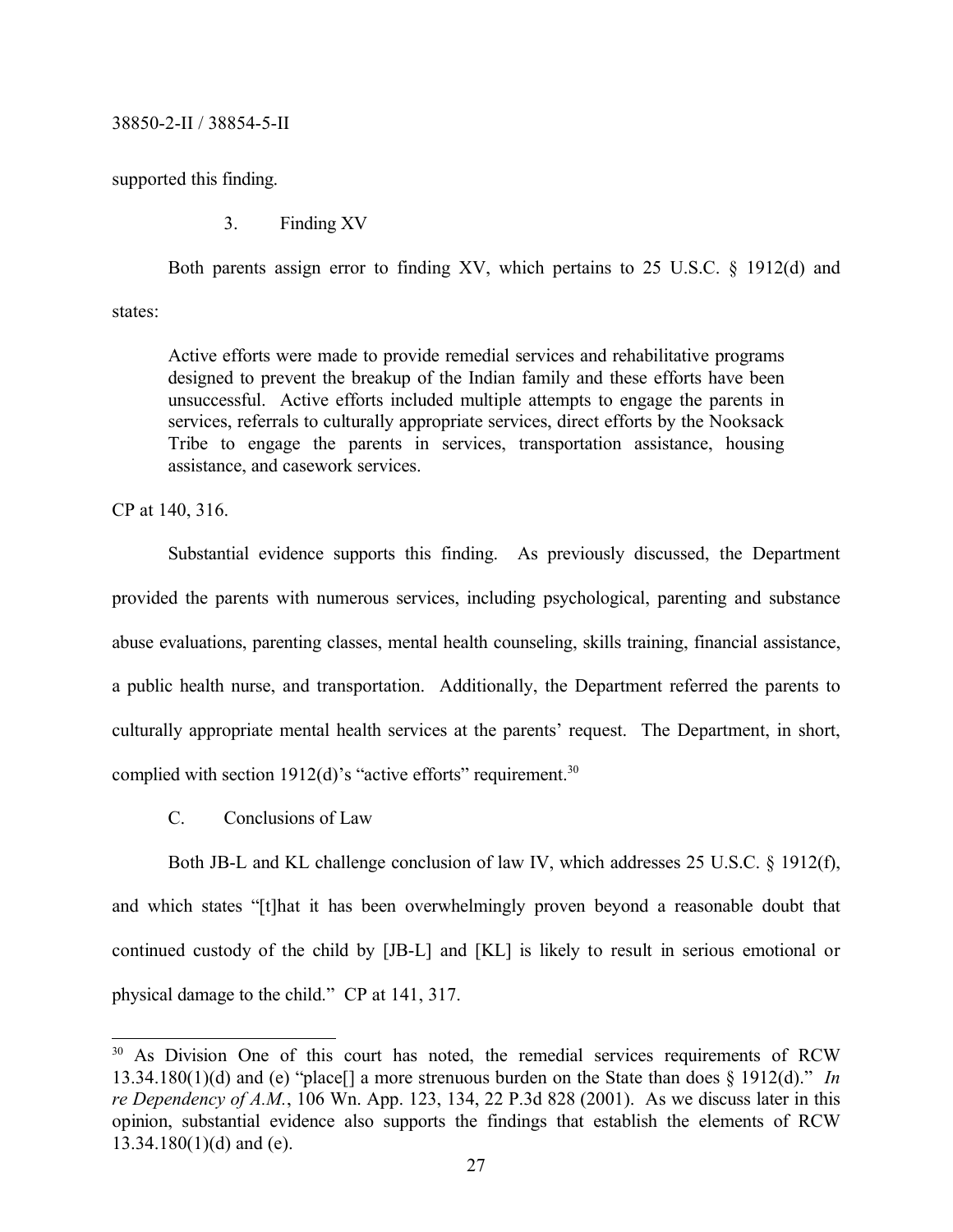We find that the Department met its high burden of persuasion under ICWA with respect to both parents. After an extensive record review, Dr. O'Leary believed that KL would physically or mentally abuse his children on a daily basis. Morrigan's and Paez's testimony focused on substance abuse, mental health, and domestic violence as likely sources of harm to the children if the parents were to regain custody. Though these issues pertained largely to KL's parental deficiencies, the findings also support the conclusion that JB-L could not adequately parent the children or protect them from KL.

# III. Claims Under Chapter 13.34 RCW

Under state law, a juvenile court may terminate parental rights if the State proves the six elements of RCW 13.34.180(1) by clear, cogent, and convincing evidence, and if termination is in the child's best interests. RCW 13.34.190(1)(a), (2). JB-L and KL argue that termination is not in their children's best interests and that substantial evidence does not support the juvenile court's findings that the State proved three of the six statutory elements of RCW 13.34.180(1)—namely, subsections (d), (e) and  $(f)^{31}$ —by clear, cogent, and convincing evidence.

JB-L and KL each assign error to findings of fact VIII, IX, X, and XVI. JB-L separately challenges finding of fact VII. JB-L also asserts that (1) the Department failed to establish that she suffered from "parental deficiencies," (2) the termination statute violates substantive due process, and (3) the Department must prove that termination is in the child's best interests by clear, cogent and convincing evidence, rather than by a preponderance of the evidence. Br. of

<sup>&</sup>lt;sup>31</sup> JB-L and KL do not assign error to findings of fact IV and V, which establish each of the elements of RCW 13.34.180(1)(a), (b) and (c). Nor do they assign error to finding of fact VI, which establishes the elements in the first clause of RCW 13.34.180(1)(d) that "services ordered under RCW 13.34.136 have been expressly and understandably offered or provided." As discussed later, both JB-L and KL assign error to finding of fact VIII, which pertains to the second clause of RCW 13.34.180(1)(d).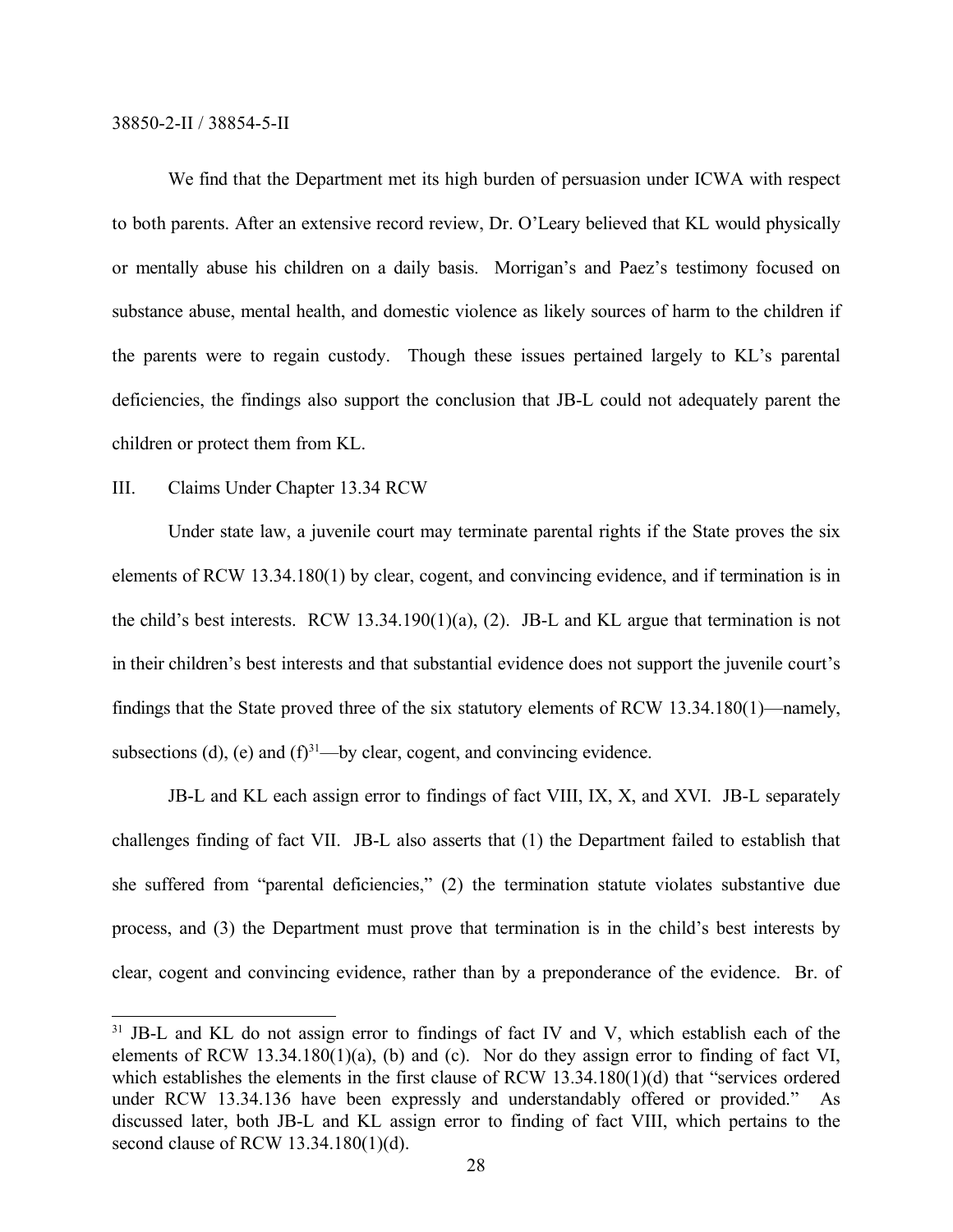Appellant JB-L at 51. We reject each of these claims.

- A. Findings of Fact
	- 1. Finding VII

JB-L assigns error to finding VII, which states: "The parents have failed to effectively avail themselves of the services ordered pursuant to the aforesaid dependency orders. During the entire time period relevant to these proceedings, the aforementioned services were available if the parents had chosen to avail themselves of such services." CP at 138, 314. JB-L only disputes the first sentence of this finding, arguing that she "complied with the plan and all of the listed services." Br. of Appellant JB-L at 51. Substantial evidence supports this finding as it relates to JB-L's dependent and passive personality traits and her inability to adequately protect the health, safety, and welfare of her children.

JB-L completed all required assessments, including the parenting and substance abuse assessments. JB-L completed her mental health assessment—albeit a year after she had been ordered to do so—and she delayed counseling until February 2008. At the time of trial, JB-L was taking her prescribed liver medication, although she had sometimes been unable to afford her medication. During most of the dependency, she maintained safe and clean housing, although she was homeless at the time of trial. The public health nurse attended JB-L's supervised visits every Thursday for the two years prior to termination. JB-L participated in a four-session independent living skills training workshop. She attended some of the classes in the "Parenting Children who have witnessed Domestic Violence" program, but she did not complete the course. RP at 674.

While JB-L did much of what the Department asked her to do, she was either unwilling or unable to use the services to sufficiently improve her ability to raise and protect her children. The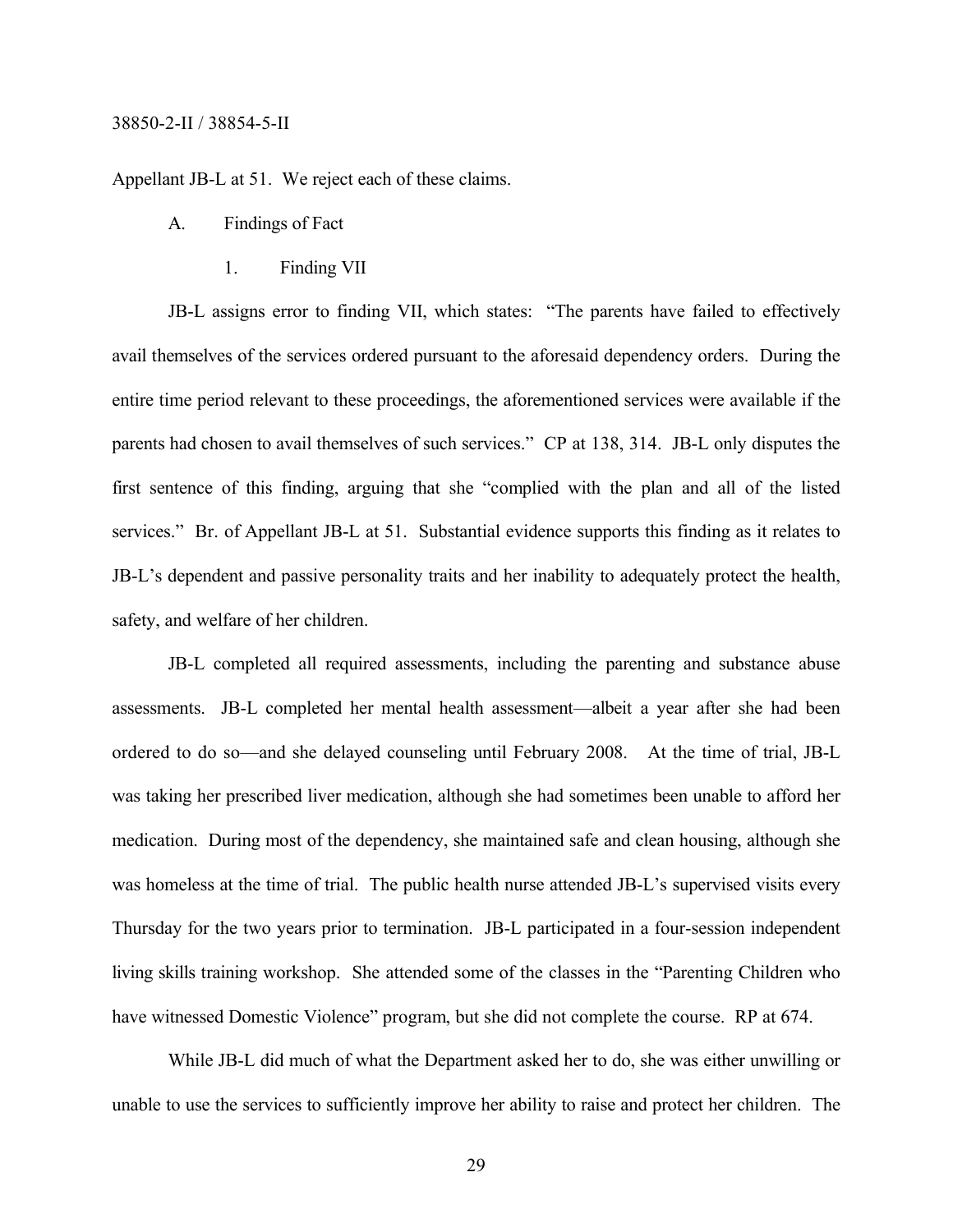purpose of the services was to assist JB-L to learn to protect the health, safety, and welfare of her children. Morrigan, Paez, and Dr. O'Leary all stated that JB-L, even after receiving extensive counseling and parenting services, could not safely parent her children. Morrigan believed that JB-L did not have the interest, willingness, or ability to make needed changes. Paez noted that "it would be hard for [JB-L] to protect herself and the children from [KL]." RP at 575. Dr. O'Leary concluded that JB-L could not protect her children's safety, even if she separated from KL, and he concluded that she would not benefit from additional services. Therefore, substantial evidence supports the finding that JB-L's availment of the Department's services was not effective because it did not improve her ability to raise and protect her children.

# 2. Finding VIII

Both JB-L and KL assign error to finding VIII, which addresses the second sentence of RCW 13.34.180(1)(d). The finding states: "All necessary services reasonably available, capable of correcting the parental deficiencies within the foreseeable future, have been offered or provided. A harm reduction substance abuse program is not a service that is readily or reasonably available and would not be of assistance because father does not believe that his substance abuse issues interfere with his parenting abilities." CP at 138, 314.

Substantial evidence exists that the Department offered both JB-L and KL all necessary services to correct their parental deficiencies. The Department provided JB-L with numerous services, including a psychological evaluation, a parenting evaluation, parenting classes, mental health counseling, in-home independent skills training, housing assistance, and a public health nurse. The Department provided KL with all of these services in addition to substance abuse evaluations and domestic violence counseling. The Department paid for services if reimbursement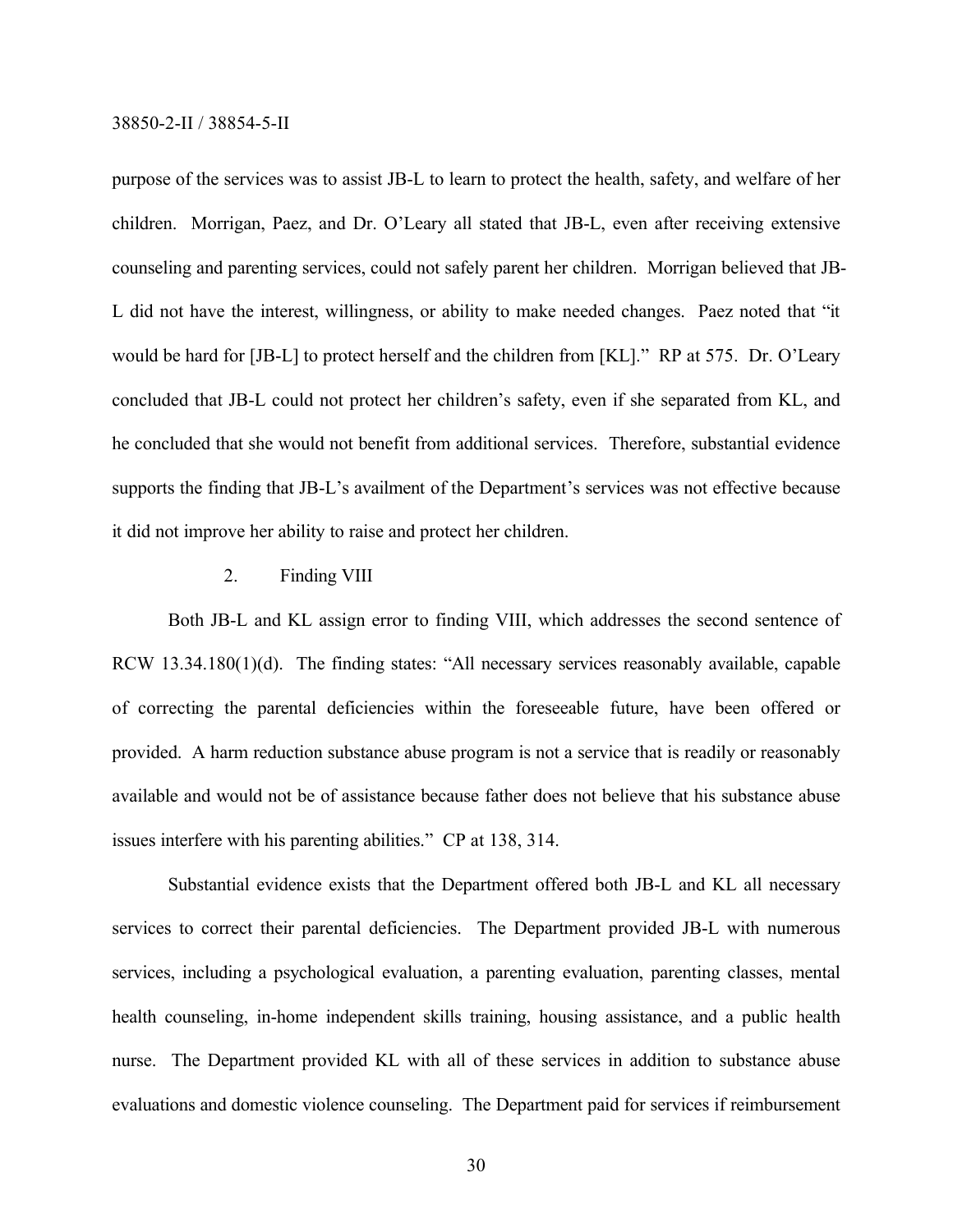was not possible and provided the parents free bus and taxi transportation to and from services.

KL argues that a harm reduction treatment program in Bellevue was reasonably available and capable of correcting his parental deficiencies. KL's initial chemical dependency evaluators recommended inpatient treatment and intensive outpatient treatment, but KL was unwilling to use those services. A parent's unwillingness or inability to make use of the services provided excuses the State from offering extra services that might have been helpful. *In re Dependency of A.M.*, 106 Wn. App. 123, 136, 22 P.3d 828 (2001) (quoting *In re Dependency of P.D.*, 58 Wn. App. 18, 26, 792 P.2d 159 (1990)). Only after KL failed to access available inpatient or outpatient treatment did he receive a recommendation for harm reduction treatment. Although KL now takes issue with the abstinence-based approaches of the inpatient and outpatient programs—given his reliance on medical marijuana to treat various medical conditions—it is unclear from the record how long he has relied on medical marijuana for treatment. KL's unwillingness or inability to access the services that the Department offered made providing treatment to him difficult. Furthermore, the Department did not simply ignore KL's request but, instead, it made efforts to locate a State-certified harm reduction program, which it was unable to do. Finally, it is unclear whether the Bellevue program comported with the recommendations of KL's final substance abuse evaluation. Thus, substantial evidence supports the juvenile court's finding that harm reduction treatment was not reasonably available.

3. Finding IX

Both JB-L and KL assign error to finding IX, which addresses RCW 13.34.180(1)(e). The finding states, in relevant part:

There is little likelihood that conditions will be remedied so that the above-named child can be returned to either parent in the near future. With regards to [JB-L],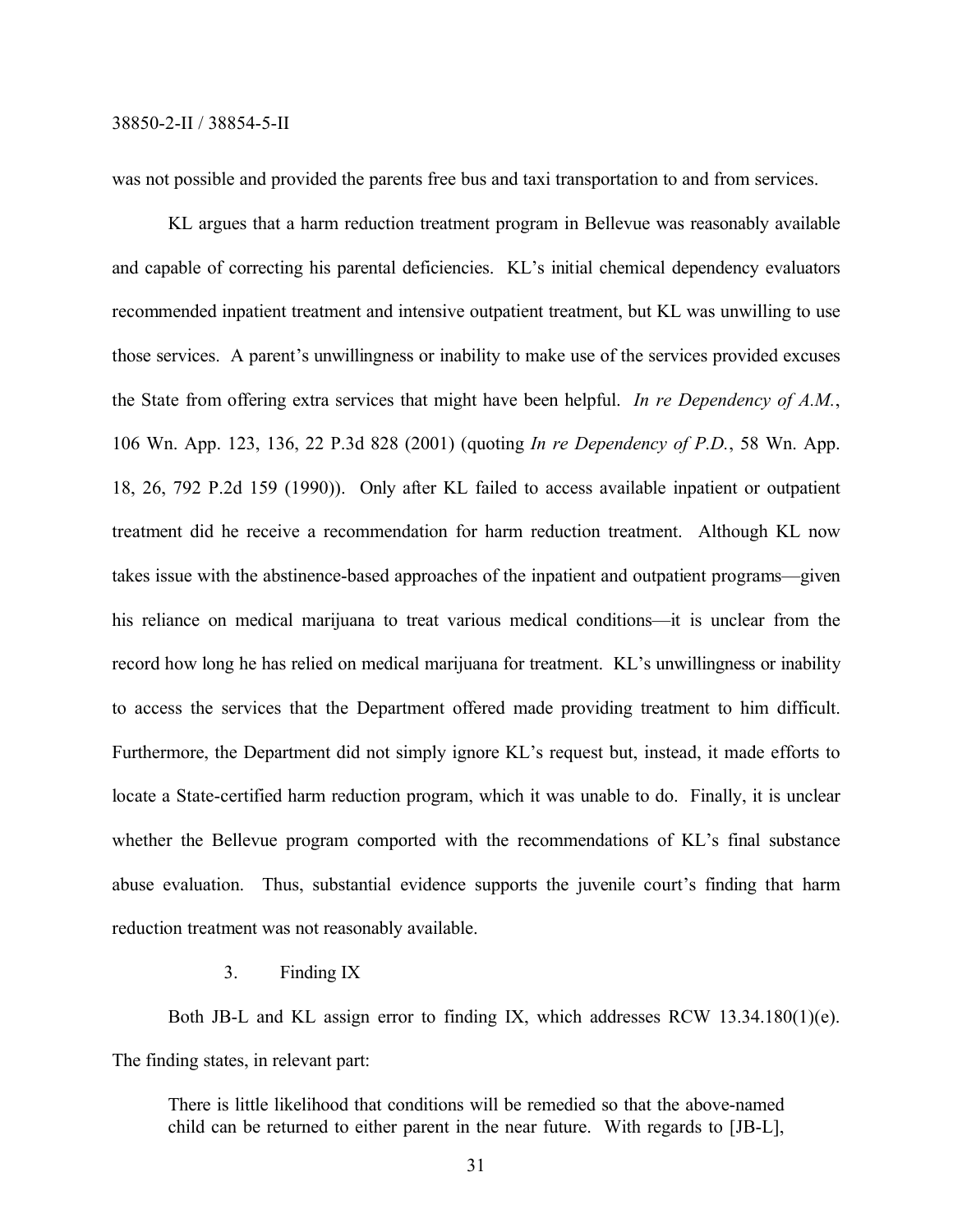her dependent and passive personality style renders her incapable of protecting herself or her children. She has done nothing to adjust her life throughout the entire dependency. She cannot protect her children and is unable to address their medical needs.

CP at 138, 314.

KL also assigns error to the portion of the finding that reads: With regard to [KL], he has failed to address any of his deficiencies. CP at 138, 314.

Substantial evidence supports the finding that KL failed to address his parental deficiencies, which Morrigan identified as untreated substance abuse, untreated mental health issues, domestic violence and a related criminal history, and an inability to live independently. While KL followed through with some of the provided services and "did well" in the domestic violence program, he ignored the treatment recommendations of multiple substance abuse evaluators, failed to receive treatment for mental health issues, continued to engage in actions resulting in police involvement, took no responsibility for past crimes including domestic violence convictions, and exhibited unrealistic expectations with regard to his children, which put their safety at risk. RP at 922. We uphold this finding.

We also find substantial evidence supporting the finding that JB-L has failed to remedy her parental deficiencies. Morrigan, Dr. O'Leary, and Paez all testified that the children would suffer serious emotional or physical harm if placed with their parents. The three also testified about JB-L's passivity and her inability to protect the children, particularly from KL.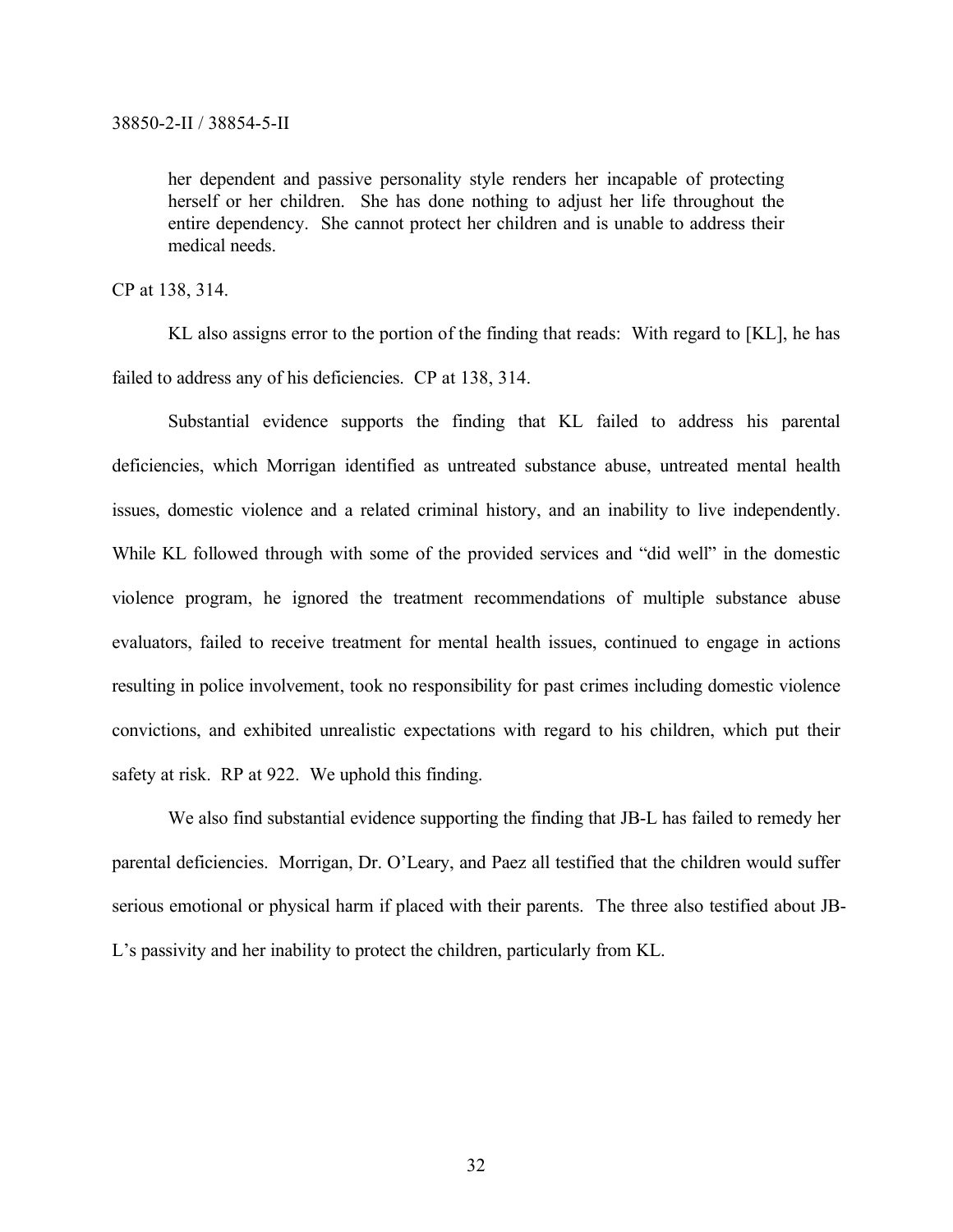4. Finding X

Both JB-L and KL assign error to finding X, which addresses RCW 13.34.180(1)(f), and which states: "Continuance of the parent-child relationship clearly diminishes the child's prospects for integration into a stable and permanent home. This child has never resided with the parents and has been in foster care since he was three days old."<sup>32</sup> CP at 139, 315. KL bases his challenge on the fact that "the parents engaged in and benefited from services." Br. of Appellant KL at 4. But as we explained above, substantial evidence supports findings that the parents did not effectively avail themselves of the Department's services in order to correct their parental deficiencies. KL's argument fails.

JB-L does not appear to challenge the factual basis for this finding but, rather, she argues that the juvenile court misinterpreted the terms "integration" and "relationship" as used in RCW 13.34.180(1)(f). Br. of Appellant JB-L at 35. Because JB-L did not raise this error at trial, we decline to address it for the first time on appeal. RAP 2.5(a). In any case, the challenged language simply reflects the reality that continuing an inadequate parent-child relationship interferes with the creation of a new, stable, and permanent home for the child.

5. Finding XVI

Both JB-L and KL assign error to finding XVI,<sup>33</sup> which addresses RCW 13.34.190(2), and states: "An order terminating all parental rights is in the best interests of the aforesaid minor

<sup>&</sup>lt;sup>32</sup> LNB-L was three weeks—not three days—old when the Department removed him from his parents' custody. Thus, substantial evidence does not support this portion of the finding with regard to LNB-L.

<sup>&</sup>lt;sup>33</sup> JB-L and KL each assign error to conclusion of law II, which states that termination would be in the children's best interests. We address the parents' challenge to both finding XVI and to conclusion of law II in this section.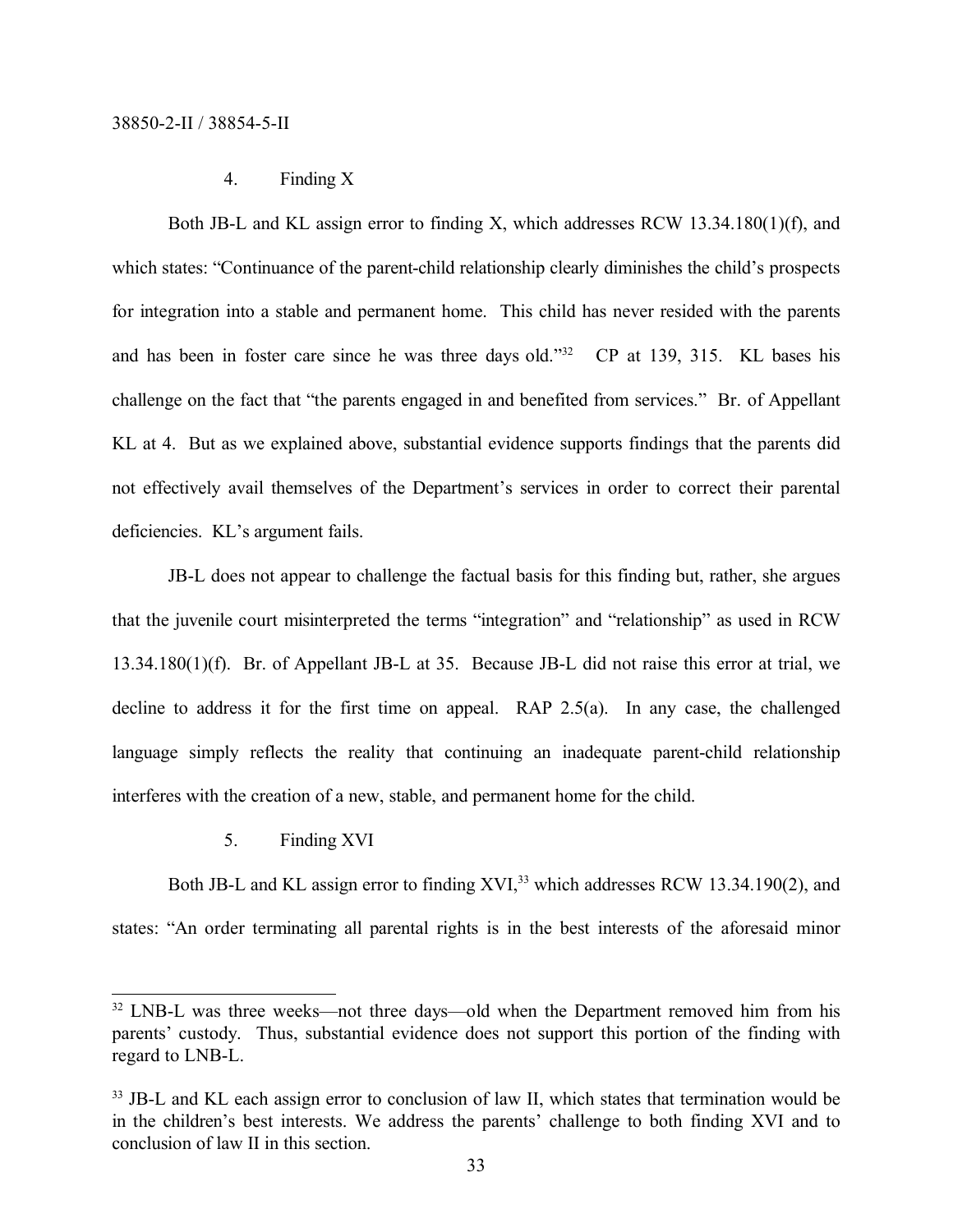child." RCW 13.34.190(2) authorizes the juvenile court to enter an order terminating all parental rights only if the court finds that termination is in the child's best interests.

A "best interests of the child" finding depends on the facts and circumstances of each case and a preponderance of the evidence must support it. *In re Welfare of Aschauer*, 93 Wn.2d 689, 695, 611 P.2d 1245 (1980); *see also In re Welfare of A.J.R.*, 78 Wn. App. 222, 228, 896 P.2d 1298 (1995). We place "very strong reliance" on the juvenile court's determination of what would be in the child's best interests. *In re Interest of Pawling*, 101 Wn.2d 392, 401, 679 P.2d 916 (1984) (quoting *In re Welfare of Todd*, 68 Wn.2d 587, 591, 414 P.2d 605 (1966)).

JB-L appears to challenge only the Department's burden of persuasion with regard to the children's best interests; she does not appear to challenge the finding itself. JB-L argues that the juvenile court's "best interests" finding must be supported by clear, cogent and convincing evidence, rather than by a preponderance of the evidence. We exercise our discretion to address this issue even though JB-L did not raise this error in the juvenile court. RAP 2.5(a).

In *Santosky v. Kramer*, the United States Supreme Court held that the Due Process Clause of the Fourteenth Amendment requires states to support allegations of parental unfitness by "at least clear and convincing evidence" before terminating parental rights. 455 U.S. 745, 747-48, 102 S. Ct. 1388, 71 L. Ed. 2d 599 (1982). Notably, the *Santosky* Court did not mandate that states use a particular standard of proof when applying a "best interests" test to the issue of termination after the State has proven parental unfitness. Because the Department must support its allegations of parental unfitness by proving each of the six elements of RCW 13.34.180 by clear, cogent, and convincing evidence—just as *Santosky* required—Washington's termination statute passes constitutional scrutiny.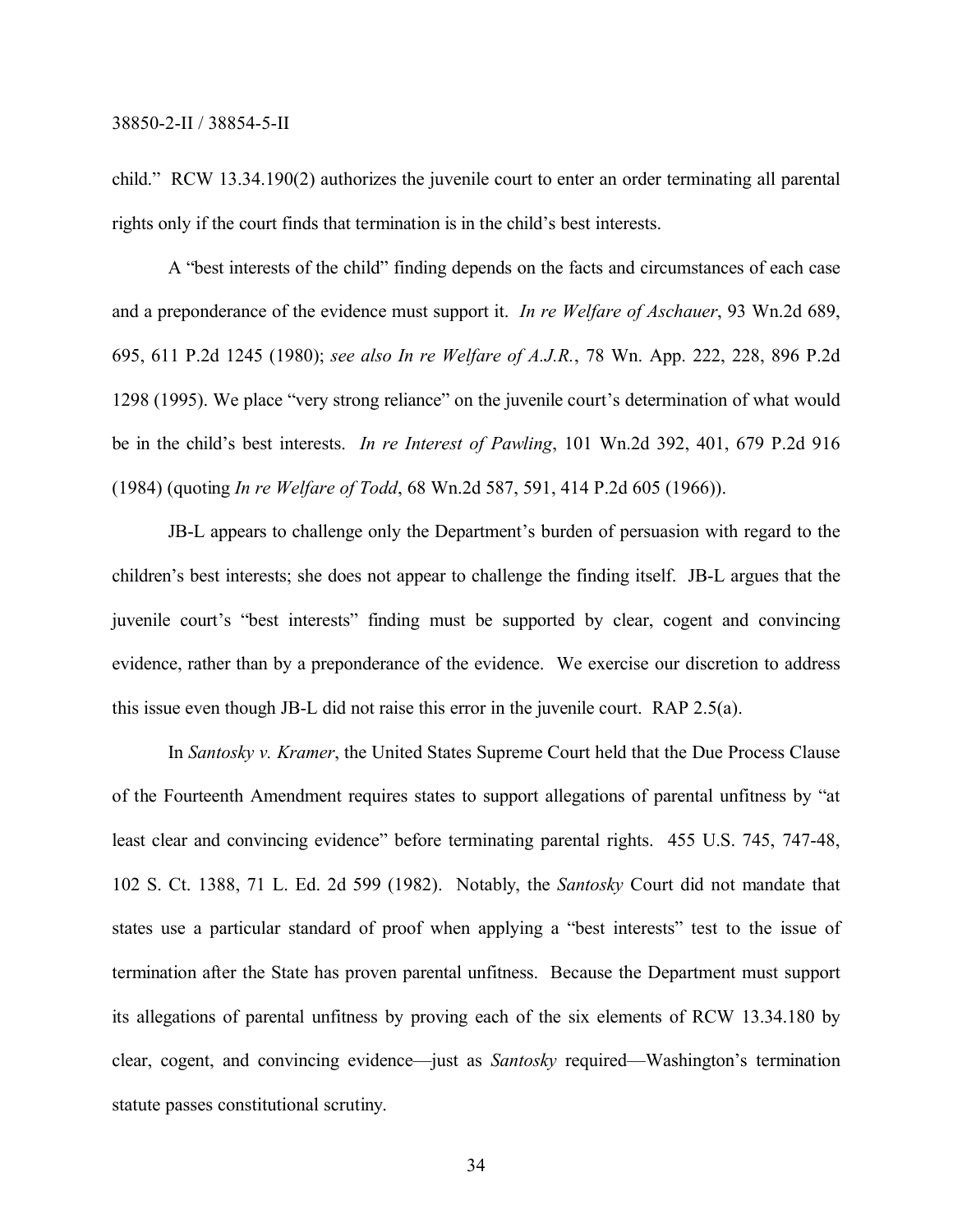KL argues that his bond with his children, in light of ICWA's mandate to preserve the integrity of the Indian family, indicates that termination was not in the children's best interests. However, ICWA's applicability does not mean that ICWA replaces state law with regard to a child's best interests. *See Mahaney*, 146 Wn.2d at 893 (discussing ICWA's guidelines in the context of a nonparental custody action). Rather, "[w]ell-established principles for deciding custody matters should further [ICWA's] goals." *Mahaney*, 146 Wn.2d at 893.

Although KL appeared bonded to the children, he also acted emotionally volatile, angry, and inappropriate during visits with his children, to the point that he scared them. KL failed to engage in required chemical dependency services, continuously blamed JB-L for the children being taken, and, over the two years of dependency, either made no progress in correcting his parenting deficiencies or made further declines in his parenting abilities. Morrigan, Paez, and the GAL testified that the children's best interests warranted termination of KL's parent-child relationship. In light of these facts and circumstances, substantial evidence supports the juvenile court's finding that termination was in the children's best interests.

B. Substantive Due Process

JB-L argues that Washington's termination statute violates substantive due process by interfering with her fundamental liberty interests as a parent. She concedes the State's interest in preventing harm to children, but she argues that the statute is unconstitutional because it does not require the juvenile court to reject all less restrictive alternatives—such as a temporary continuation of the dependency, dependency guardianship, third-party custody, return home or open adoption—before terminating parental rights. We reject these arguments.

We review a challenge to a statute's constitutionality de novo. *In re Parentage of*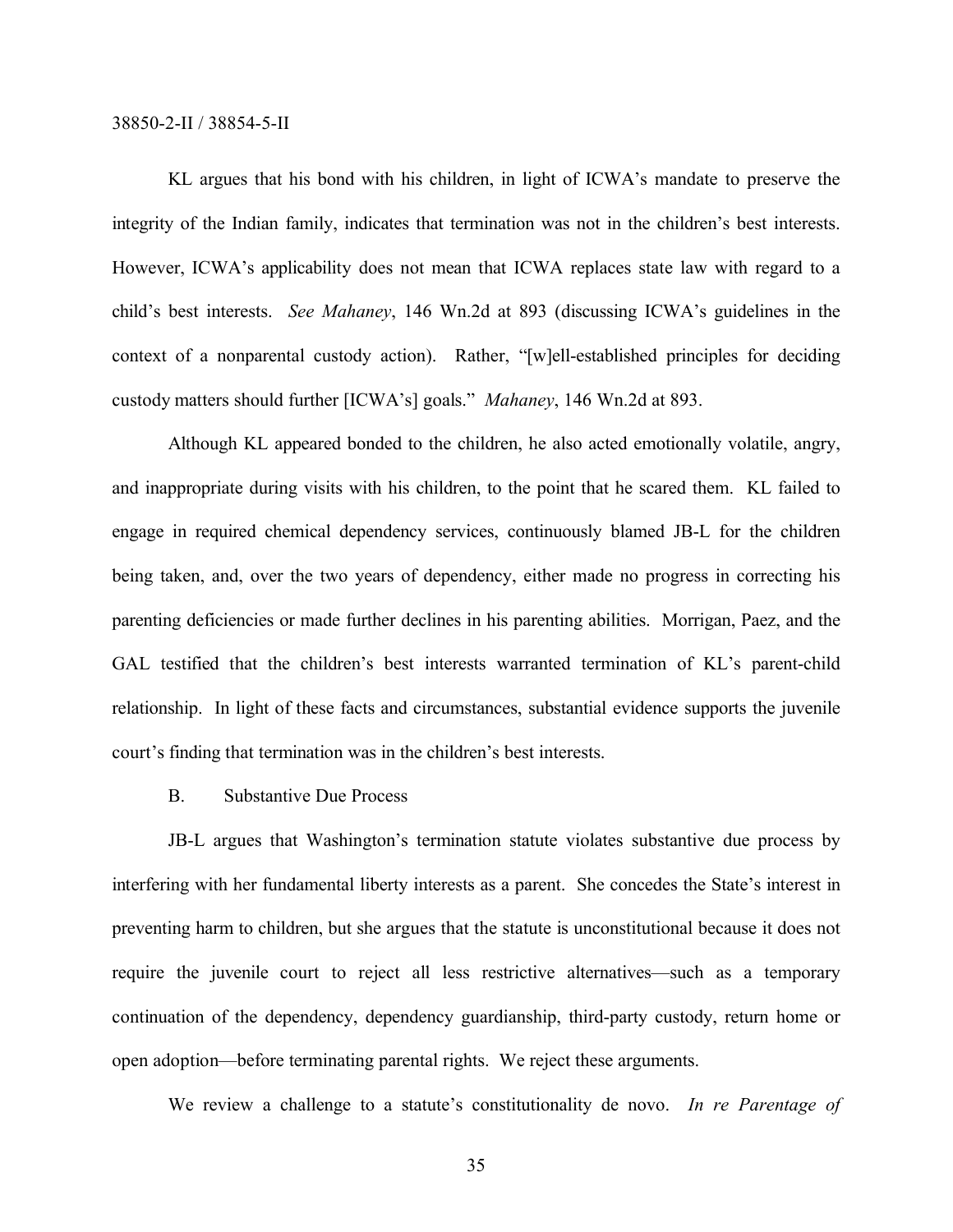*C.A.M.A.*, 154 Wn.2d 52, 57, 109 P.3d 405 (2005). A statute is presumed constitutional, and the party challenging it has the burden of proving beyond a reasonable doubt that it is unconstitutional. *In re Det. of C.W.*, 147 Wn.2d 259, 277, 53 P.3d 979 (2002).

A parent has a fundamental liberty interest in the care and custody of her children. *In re Dependency of J.H.*, 117 Wn.2d 460, 473, 815 P.2d 1380 (1991). The State may only interfere with this interest if it "has a compelling interest and such interference is narrowly drawn to meet only the compelling state interest involved." *C.A.M.A.*, 154 Wn.2d at 57 (quoting *In re Custody of Smith*, 137 Wn.2d 1, 13, 15, 969 P.2d 21 (1998)). The "best interest of the child" standard is not a compelling state interest that overrules a parent's fundamental right to raise her children. *Smith*, 137 Wn.2d at 20. The State may only interfere with a parent's protected right to raise her children where the State seeks to prevent harm or risk of harm to the child. *Smith*, 137 Wn.2d at 18.

Every division of this court has rejected similar arguments that the termination statute violates a parent's fundamental liberty interest in the care and custody of her children. *In re Welfare of M.R.H.*, 145 Wn. App. 10, 31, 188 P.3d 510 (2008), *review denied*, 165 Wn.2d 1009 (2008), *cert. denied*, 129A S. Ct. 1682 (2009); *In re Dependency of T.C.C.B.*, 138 Wn. App. 791, 798-99, 158 P.3d 1251 (2007); *C.B.*, 134 Wn. App. at 346; *In re Dependency of I.J.S.,* 128 Wn. App. 108, 118, 120, 114 P.3d 1215 (2005). This court's rationale in *I.J.S.* is representative: "the termination statutes are narrowly drawn because the State must prove that the relationship with the parents harms or potentially harms the child before the court can terminate parental rights." <sup>34</sup> *I.J.S.*, 128 Wn. App. at 118; *accord M.R.H.*, 145 Wn. App. at 31; *C.B.* 134 Wn. App.

<sup>&</sup>lt;sup>34</sup> Proof of harm or risk of harm is implicit in RCW 13.34.180(1) because subsection (a) requires the State to show that the child is "dependent," meaning that the child has been abandoned,